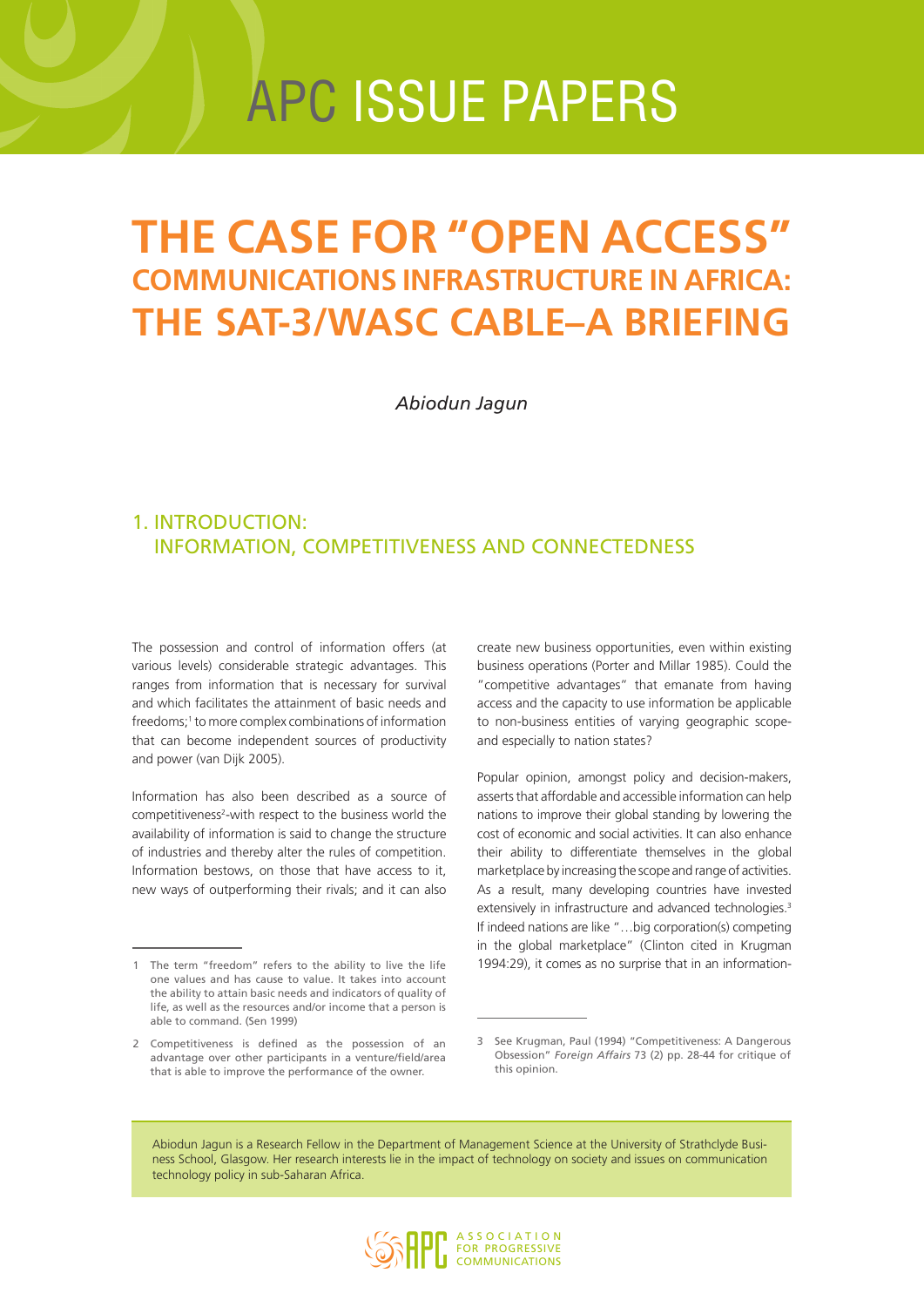| TABLE 1: DISTRIBUTION OF INTERNATIONAL BANDWIDTH ACROSS REGIONS |                     |            |                               |                                     |                                     |                                     |  |  |
|-----------------------------------------------------------------|---------------------|------------|-------------------------------|-------------------------------------|-------------------------------------|-------------------------------------|--|--|
|                                                                 | International       |            |                               | <b>AFRICA</b>                       | <b>ASIA</b>                         | <b>LAC</b>                          |  |  |
|                                                                 | bandwidth<br>(Mbps) | % of World | <b>Bits per</b><br>inhabitant | Less than other<br>regions [approx] | Less than other<br>regions [approx] | Less than other<br>regions [approx] |  |  |
|                                                                 | 2004                |            | 2004                          | 2004                                | 2004                                | 2004                                |  |  |
| World                                                           | 4.704.468.8         |            | 759.0                         |                                     |                                     |                                     |  |  |
| Africa                                                          | 5,329.4             | 0.11%      | 6.4                           |                                     | 0.05                                | 0.04                                |  |  |
| Asia                                                            | 474,207.3           | 10.08%     | 128.3                         | 20.0                                |                                     | 0.9                                 |  |  |
| Latin America<br>and Caribbean                                  | 80,377.0            | 1.71%      | 146.3                         | 22.9                                | 1.1                                 |                                     |  |  |
| Oceania                                                         | 26,789.6            | 0.57%      | 842.0                         | 131.6                               | 6.6                                 | 5.8                                 |  |  |
| Europe                                                          | 2,929,246.0         | 62.27%     | 3,643.0                       | 569.2                               | 28.4                                | 24.9                                |  |  |
| North America                                                   | 1,188,519.5         | 25.26%     | 3,647.9                       | 570.0                               | 28.4                                | 24.9                                |  |  |

driven world the extent to which a country is 'networked' or 'connected' to the rest of the world is defined as critical to its development.

Using comparative levels of communication infrastructure as indicators of levels of "connectedness" (see table 1 and figures 1 and 2), the scale of the infrastructural gap in sub-Saharan Africa and implications for the competitiveness of this region of the world are easily identified.

Table 1 compares the amount of bandwidth (measured in megabits per second–Mb/s) that is available to people living in different regions of the world. It shows that (in 2004) approximately 88% of the total bandwidth available worldwide was located in developed regions of the world. More specific to sub-Saharan Africa, using the indicator "bits per inhabitants," table 1 also shows that a person living in Europe or North America had access

to approximately 570 more bits of bandwidth than someone living in Africa. Poor bandwidth availability is again illustrated in figure 1–a map which summarises the amount of international bandwidth available per country adjusted by population. The map shows that the populations of most African countries have access to the least amount of bandwidth worldwide; they are the least "connected" globally.

Low bandwidth is associated with poor telecoms infrastructure. In this sense the poor bandwidth available in sub-Saharan Africa can be partially explained by how underserviced the region is in terms of international submarine cable infrastructure. The grey lines in figure 2, depicting cable capacity, clearly illustrate the global disparities.

The dearth of international cable infrastructure in sub-Saharan Africa is further compounded by expensive

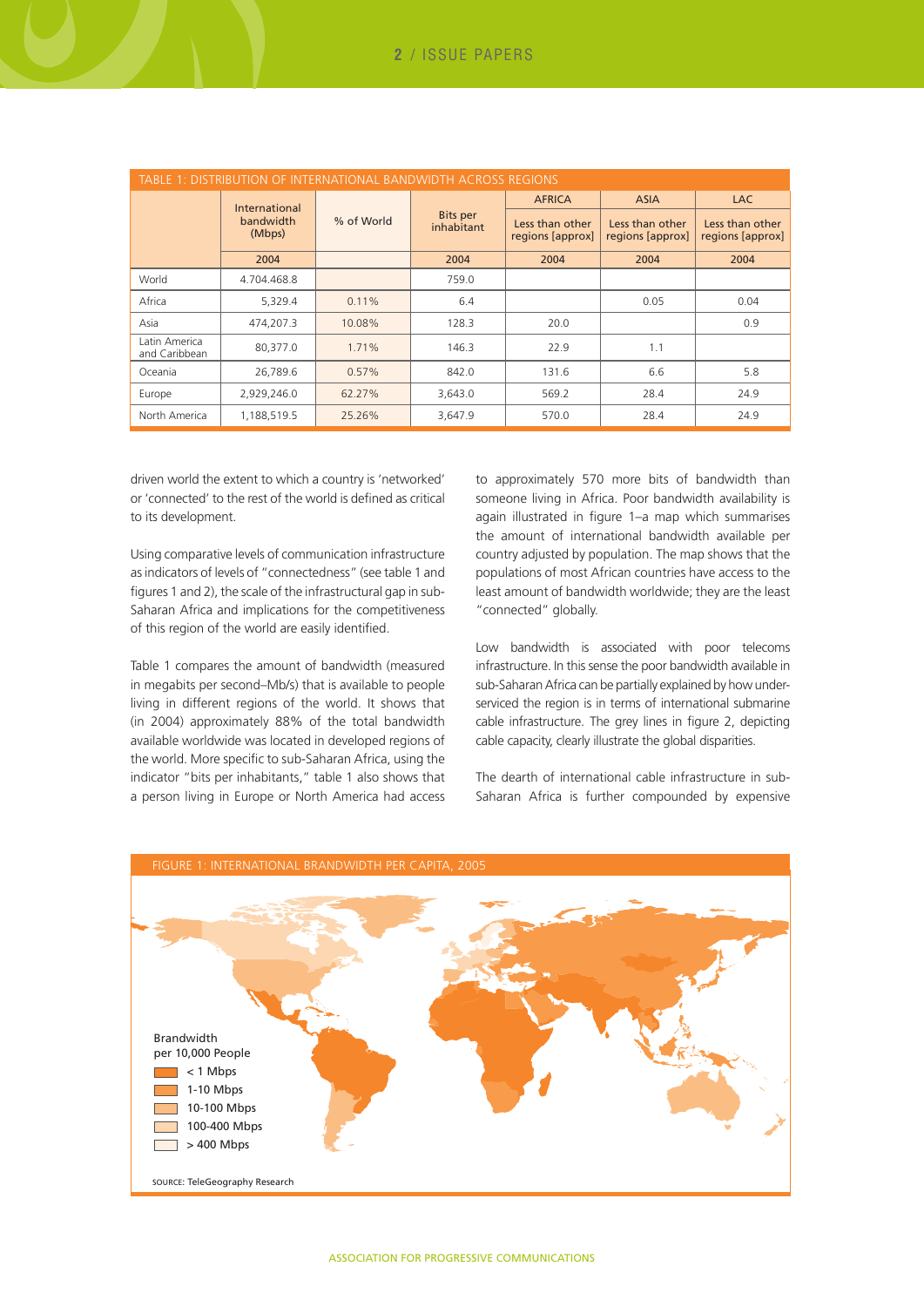

international satellite coverage and inadequate terrestrial networks between countries in the region, to the extent that communication between African countries is often transited via Europe and/or North America. The result is a situation of prohibitively expensive connectedness.

Strategies for increasing connectivity between countries in sub-Saharan Africa and between the sub-continent and the rest of the world must include the deployment of new communications infrastructure and as importantly, the maximisation of existing infrastructure.

The focus on maximisation is the result of criticism of how existing infrastructure is being utilised. In particular, questions are being asked about the way infrastructure is traditionally built, owned and operated. In sub-Saharan Africa the criticism can be levied at one project: the single grey line in Figure 2, shown originating in Europe (Portugal), and running along the west coast of Africa down to southern Africa and across–via Mauritius (and Reunion)–to the Far East. It represents a pair of optical fibre submarine communication cables known as South Atlantic 3/West Africa Submarine Cable/South Africa Far East (SAT-3/WASC/SAFE).

This briefing focuses solely on the "Africa section" of the submarine cable-South Atlantic 3/West Africa Submarine Cable (SAT-3/WASC). It provides an introduction to the cable, including background information on its development and operation. It also outlines some of the key issues regarding the utilisation of SAT-3 that have been documented in various publications and the mass media.

These issues are then discussed using data from a recently concluded research project by the Association for Progressive Communications (APC) that looked at the impact of the cable in four countries: Angola, Cameroon, Ghana, and Senegal. The research initiated in November 2006 documented and analysed the way SAT-3/WASC has impacted on the telecom markets of these countries and offers lessons that can be learnt from the implementation and management of SAT-3/WASC. The briefing concludes with recommendations (based on the findings of the research project) for maximising the impact of SAT-3/WASC on Africa's connectivity and global competitiveness.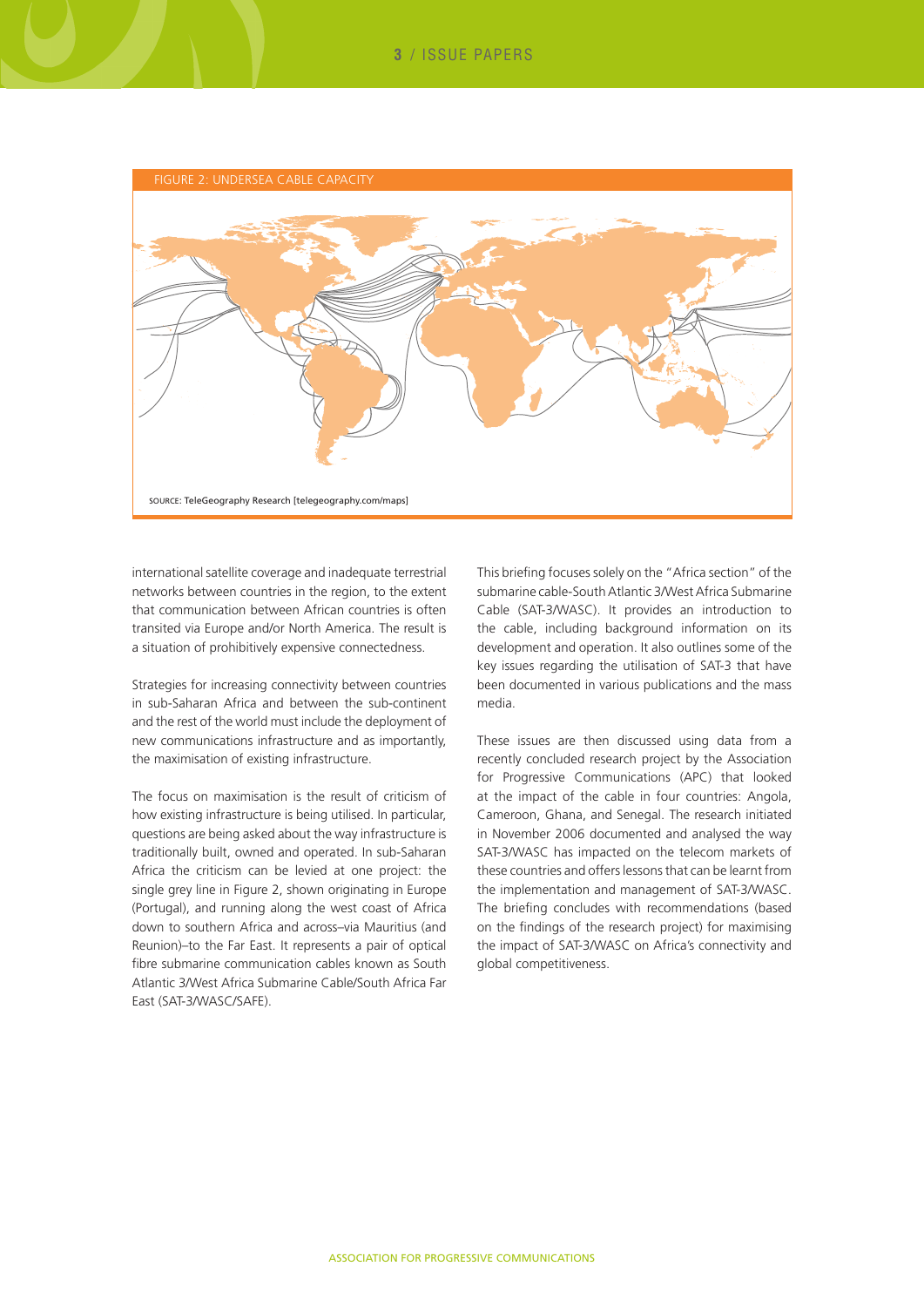## 2. Global submarine cable systems: ownership structures

According to a Telegeography report, when it comes to the transmission of international voice and data between continents "rich countries use fibre, poor countries use satellites." (2001:98) Satellites, although providing much needed connectivity, should however not be defined as substitutes to fibre. Submarine telecommunication cables continue to outpace satellite performance in terms of both total potential capacity and capacity per unit cost; in other words, these cables are less expensive and offer more bandwidth. Voice transmissions via satellite also suffer from noticeable delays and in this respect fibre offers a better quality of voice service.<sup>4</sup>

Technological innovations play a key role in global trends in telecommunication services–including the rapid growth of the internet. These innovations<sup>5</sup> have enabled significant increases in the capacity and reliability of transmission of networks:

…[M]ore than 100 million simultaneous phone calls can now be handled by a single optical fibre submarine cable<sup>6</sup> spanning thousands of kilometres between continents–a tremendous jump from the first transatlantic telegraph cable which transmitted one single word per minute in 1858. (Fong 2004:806)

Commercialisation has been (and in most cases continues to be) the primary driver behind the expansion of communication networks and this is reflected in the organisational structures that have evolved in the construction and management of submarine cable systems. This trend can be compared to the "early days" when submarine telegraph cables were managed by single entities within the countries that owned and operated the cables, and which received most of the traffic revenue. However telegraph cables were usually

confined to national borders. An increase in the demand for international cables–connecting at least two national territories-led to the demise of single-entity ownership structures and the emergence of "committees" that were able to accommodate wider representation of key parties. These "cable management committees" acquired agreement between the participating communications entities, in particular regarding how construction and maintenance costs would be shared and how traffic revenues would be collected and shared.

Because commercialisation is a key determinant behind network expansion, early international cables often concentrated on connecting high traffic point-to-point locations between countries. This meant that countries with low traffic requirements were bypassed. However international cable consortiums offered a way for these countries to participate by allowing them to include their traffic in a larger pool and thereby make cable projects incorporating them viable. Entities could contribute to the construction of the cable and become members of a consortium.

The 1990s saw deregulation of the telecom industry globally and a widening of the types of companies participating in the ownership of international cables. This era also saw the emergence (in the mid 1990s) of non-carrier private cable companies with privately owned and operated cables and a return to more centralised ownership structures.7 These cables were often built using speculative investment capital and in retrospect, were based on unrealistic forecasts of how much capacity they would be able to sell. The downturn in global financial markets in the late 1990s had a significant and sometimes fatal impact on many of these companies, with infrastructure being sold off where it existed.<sup>8</sup>

<sup>4</sup> Yet according to a (2004) NEPAD report "… only 14 of 49 sub-Saharan countries have any fibre connection to each other or to the rest of the world" (cited at http://www.arp. harvard.edu/AfricaHigherEducation/Online.html).

<sup>5</sup> Technological innovations that have been of particular relevance include breakthroughs in the area of optical fibres, optical amplification and switching, wavelengthdivision multiplexing and photonics (Fong 2004).

<sup>6</sup> Shorb and Tourgee state that "A single modern submarine cable network is capable of transmitting up to 5.12 terabits or the equivalent of 640 million voice calls simultaneously." (2002:1)

<sup>7</sup> This centralised project management structure at times proved to be very efficient in planning and installing cable systems. Fong (2004) provides the example of Global Crossing which was able to build a USD-1billion 21,000 km cable system called Pacific Crossing-1 within two years.

<sup>8</sup> See Lynch, Grahame (2005) "The new bandwidth barons: buying binge shifts global fibre assets from American to foreign ownership" *America's Network*.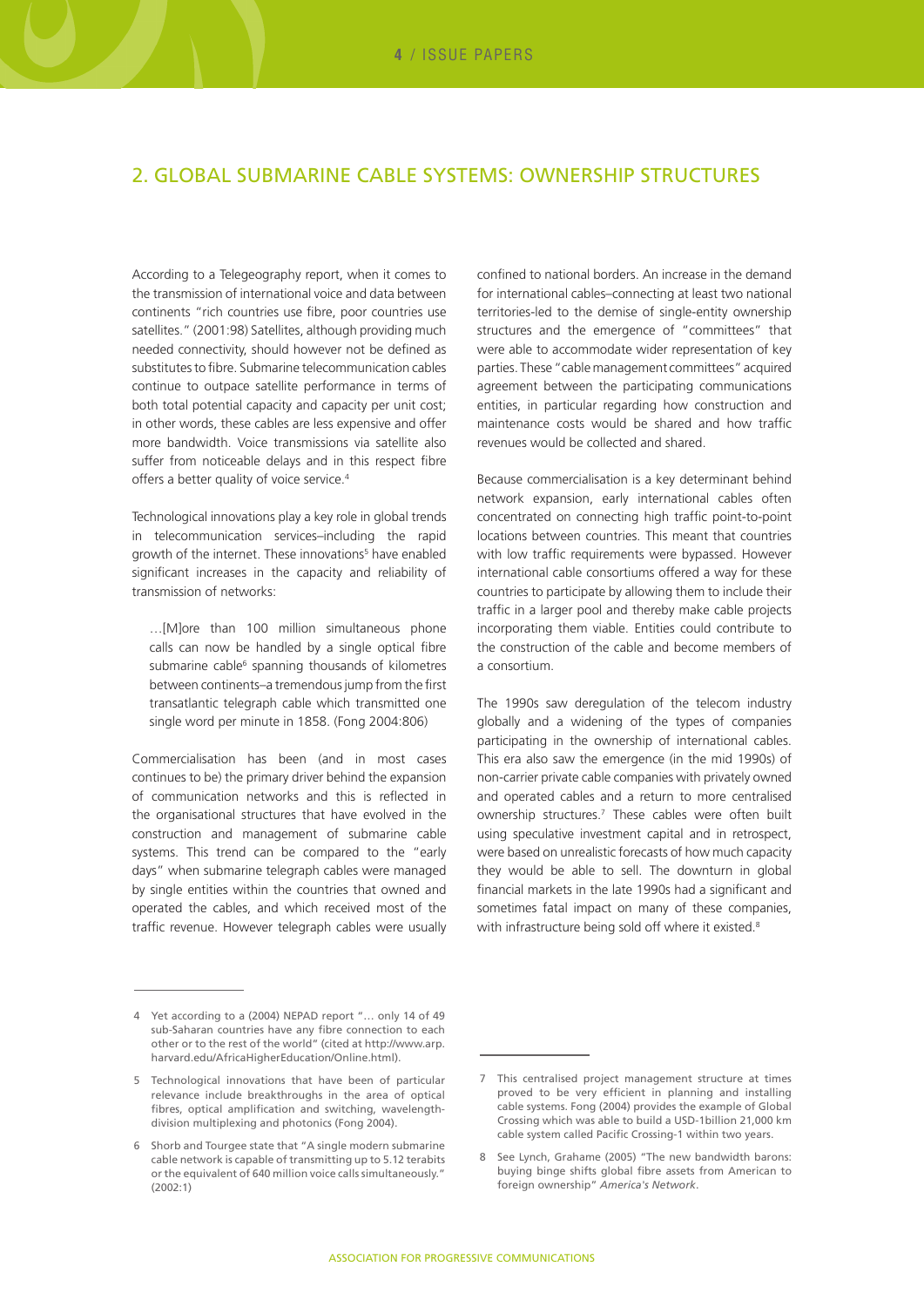| TABLE 2: OWNERSHIP STRUCTURE OF SUBMARINE CABLE SYSTEMS                                                                                                                                                                                                        |                                                                                                                                                                                                                                                                                                      |                                                              |                                                                                  |                                                                                                                                        |  |  |  |  |  |
|----------------------------------------------------------------------------------------------------------------------------------------------------------------------------------------------------------------------------------------------------------------|------------------------------------------------------------------------------------------------------------------------------------------------------------------------------------------------------------------------------------------------------------------------------------------------------|--------------------------------------------------------------|----------------------------------------------------------------------------------|----------------------------------------------------------------------------------------------------------------------------------------|--|--|--|--|--|
| <b>TYPE</b>                                                                                                                                                                                                                                                    | <b>DESCRIPTION</b>                                                                                                                                                                                                                                                                                   | <b>EXAMPLES</b>                                              | <b>ADVANTAGES</b>                                                                | <b>DISADVANTAGES</b>                                                                                                                   |  |  |  |  |  |
| Consortium                                                                                                                                                                                                                                                     | Built by consortium operating<br>through a management<br>committee                                                                                                                                                                                                                                   | SAT-3/WASC/SAFE<br><b>TAT-14</b>                             | Owners get capacity<br>at cost; financial<br>stability                           | Conflict between large and small<br>owners. Owners pay fixed operation<br>and management charges regardless<br>of actual capacity used |  |  |  |  |  |
| Private                                                                                                                                                                                                                                                        | Built by start-ups as a speculative<br>venture, usually operating as<br>"carriers" carriers. <sup>'9</sup> In some cases<br>entrepreneurs own the cables in<br>others they only manage them.<br>Capacity is owned outright or<br>on indefeasible right of use (see<br>below) basis by third parties. | <b>FLAG</b><br>Tyco Transatlantic<br>Hibernia Atlantic       | Rapid deployment;<br>simpler management                                          | Responsibility for entire construction<br>and maintenance costs                                                                        |  |  |  |  |  |
| Co-build                                                                                                                                                                                                                                                       | Built by two or more carriers'<br>carrier. Owners manage and<br>market capacity individually                                                                                                                                                                                                         | Tellow/AC-2, FLAG/<br><b>REACH</b><br>North Asia Loop        | Financial risk is<br>spread; owners get<br>capacity at cost                      | Owners compete against each other;<br>may introduce too much capacity<br>into the market                                               |  |  |  |  |  |
| Hybrid                                                                                                                                                                                                                                                         | Built by one or more carriers but<br>operated and managed by a<br>separate private company                                                                                                                                                                                                           | C <sub>2</sub> C Cable<br>Network, Australia-<br>Japan Cable | Financial risk is<br>spread. Simpler<br>management than<br>traditional consortia | Owners do not receive capacity at<br>cost                                                                                              |  |  |  |  |  |
| SOURCE: Hamilton, Paul and Telegeography (2004) Identifying key regulatory and policy issues to ensure open access to regional backbone infrastructure<br>initiatives in Africa. Report submitted to the Global ICT Policy Division (CITPO), World Bank. p. 16 |                                                                                                                                                                                                                                                                                                      |                                                              |                                                                                  |                                                                                                                                        |  |  |  |  |  |

Reorganisation of the submarine fibre-optic communications business (in the early 2000s) has produced modified ownership structures. There has been increased participation and a return of the dominance of carriers whose core business is the transmission of voice and data traffic. Submarine cables continue to be built by consortia, but some are managed and operated by separate private companies–resulting in what is referred to as a hybrid structure. Table 2 summarises the four types of ownership structures that have been discussed in this section.

The ownership structure adopted determines the type of access other service providers have to the cable–for instance, whether this will be on an open and competitive basis or be closed and monopolistic.

A "closed consortium structure" was adopted for the operation and management of SAT-3/WASC (Axiom 2005). In this model of ownership each member of the consortium contributes towards the upfront capital cost of building the cable and commits to paying for its operational and maintenance costs over its lifespan.

Consortium members pay (or commit to pay) for the entire cable system and its maintenance at the start of the project. This influences how they formulate their business plans and calculate their returns. They determine the configuration of the cable, agree on the funding rules that will cover capital and maintenance costs and also agree on how cable capacity will be allocated. Members of a closed consortium also determine the cost at which capacity on the system will be sold or leased to entities that are non-members. However because the cable has already (in principle) been fully paid for, cash from additional sales or lease to non-members is of relatively low incentive to the consortium, especially when there is potential conflict with a desire to protect their business plans and returns.

The result has been the emergence and propagation of a monopolistic situation and severe criticism of the cable; an outcome far from SAT-3/WASC being considered:

…[A] shining example in demonstrating the ability of African and global telecommunications companies to work together in harmony towards realizing an important building block in pursuit of the development and improvement of African infrastructure. (Meyer 2001)

<sup>9</sup> This refers to a business model in the telecommunications industry in which an operator sells or leases bandwidth on its infrastructure to other operators for reselling to their own customers.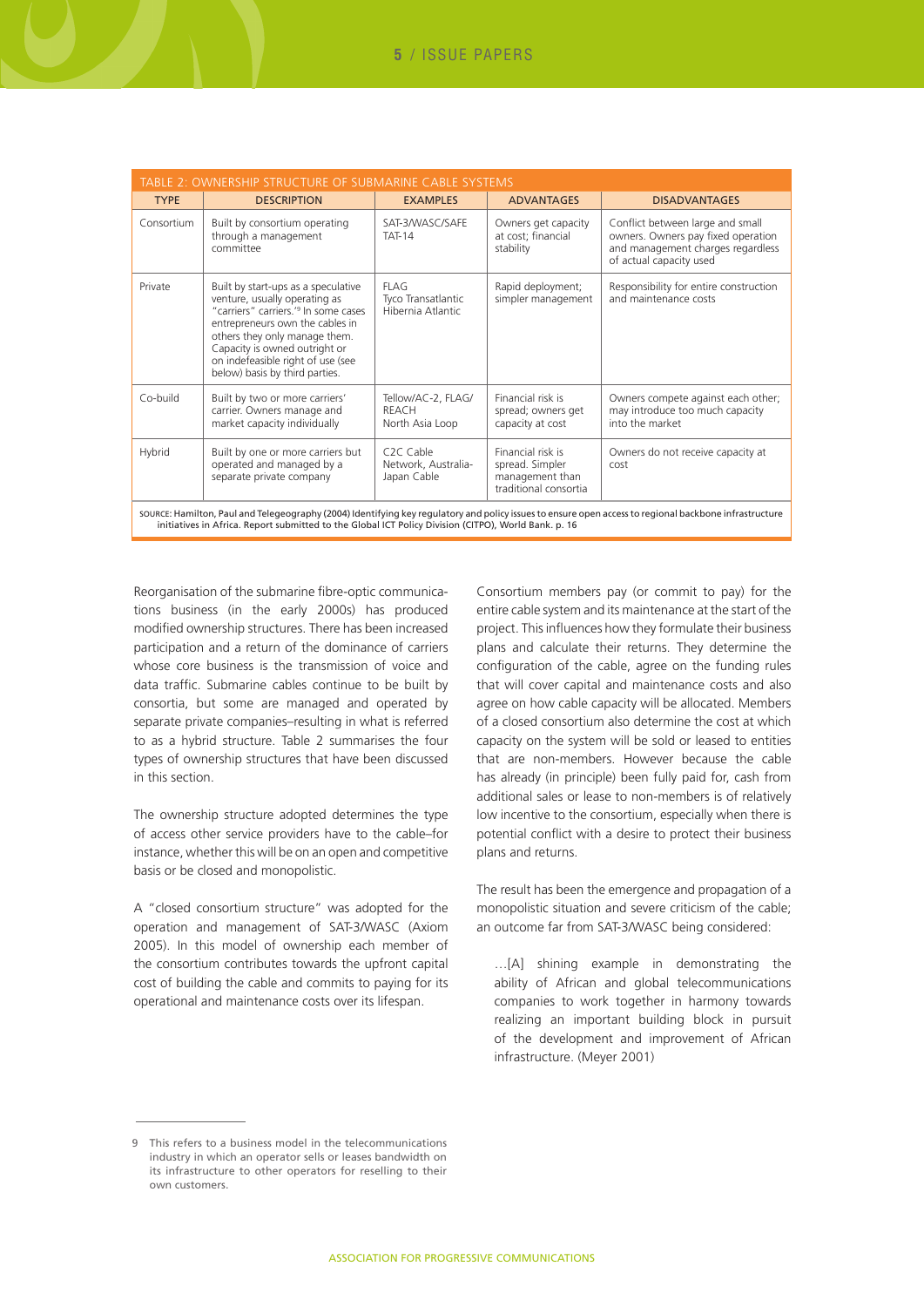## 3. SAT-3/WASC

SAT-3/WASC is a 14,350km undersea fibre-optic cable running along the western coast of Africa to the southern part of the continent. When combined with the SAFE submarine cable, it forms part of a larger single network connecting Europe to Asia via western and southern Africa. The SAT3/WASC portion has a design capacity of 120Gb/s (or approximately six-million simultaneous telephone calls) and the SAFE portion a design capacity of 130Gb/s.

SAT3/WASC starts at Sesimbra (Portugal) passes through nine African countries and ends at Melkbosstrand (South Africa). The Africa section of SAT3/WASC (see figure 3) has 9 landing points.<sup>10</sup>

SAT-3/WASC was commissioned in 1999 and entered commercial service in April 2002. Reported<sup>11</sup> amounts



<sup>10</sup> The diagram (Figure 3) only shows landing points on the African continent and therefore excludes Sesimbra, Portugal.

invested in SAT3/WASC/SAFE differ and have been stated to be as high as USD 650-million (Jensen 2006; Goldstein 2004). However a shareholders' agreement signed on 17 June 1999<sup>12</sup> cites the cost of the cable as USD 595-million.

The consortium that owns the submarine cable comprises a mix of African, American, Asian, and European (predominantly telecommunication) companies; in total 36 investors from 35 countries (NITEL 2007; Meyer 2004). How much each company invested and the complete list of who these investors are is hard to ascertain. Analysis of the 1999 shareholders' agreement reveals that the largest investors in the cable are: TCI, a subsidiary of AT&T (12.42%), France Telecom (12.08%),<sup>13</sup> Videsh Sanchar Nigam Limited (VSNL) (8.93%) and Nitel (8.39%). However other sources show different figures. Through their investment individual participants in the consortium own capacity on the cable (calculated in minimum investment unit kilometres (MIU km)).<sup>14</sup> Capacity allocations can therefore be used as a proxy of the level of investment that was made. Table 3 presents allocation figures for some investors.

In June 2003 the capacity of SAT-3/WASC was upgraded to 40Gb/s-a third of its maximum design capacity of 120Gb/s. Yet actual usage of the cable at this time was estimated to constitute less than 3% of its design capacity. (Goldstein 2004) While unverified reports attribute savings of USD 400-million per annum to the SAT-3/WASC cable,<sup>15</sup> such utilisation figures question the efficacy of the investment that went into constructing the cable-for example South Africa and Nigeria are reported to have contributed nearly USD 85-million and

<sup>11</sup> Information about the cable is difficult to attain and verify as the agreement governing its development, operation and management is deemed "commercially confidential." The figures presented in this document are therefore subject to confirmation (but, where possible, information has been collated and corroborated from multiple sources).

<sup>12</sup> See *Fibre for Africa* story: "SAT3 Consortium Contract Emerges" for summary and analysis of this agreement. Available online at http://fibreforafrica.net/main.shtml?x=5039398& als%5BMYALIAS6%5D=SAT3%20consortium%20 contract%20emerges&als%5Bselect%5D=4887798.

<sup>13</sup> France Telecom is reported to have invested USD 96-million in SAT3/WASC/SAFE; incorporating the needs of subsidiaries: Sonatel in Senegal, Côte d'Ivoire Telecom and Mauritius Telecom.

<sup>14</sup> BalancingAct's (2006) analysis of the 1999 shareholder's agreement states that capacity was calculated in a distancerelated measure; it therefore lays the basis for charging using "distance-related tariffs."

<sup>15</sup> This refers to the savings members of the cable consortium operators enjoy by not routing their international traffic through US and European satellites. (Dhliwayo 2005)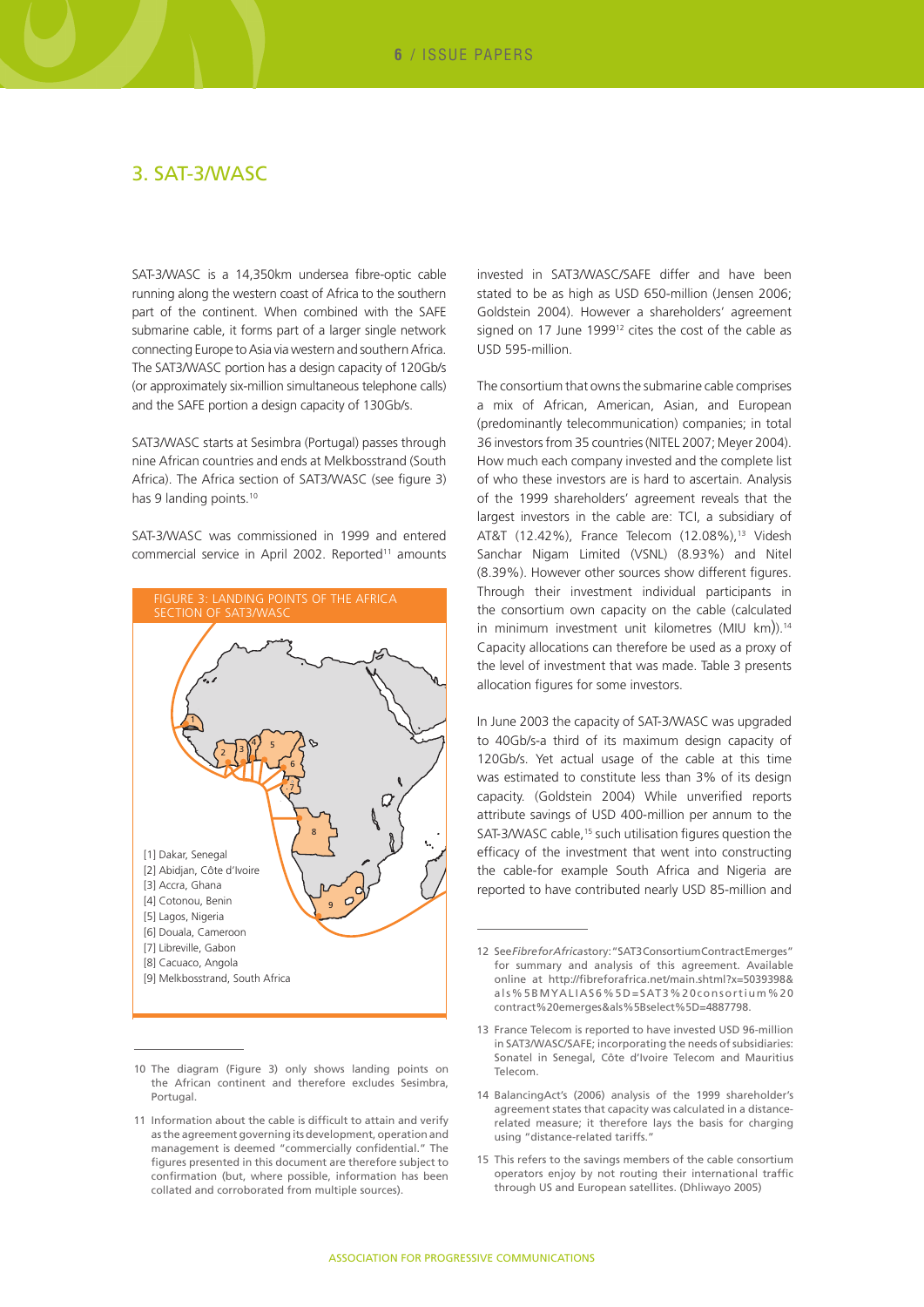USD 50-million respectively. (Goldstein 2004) However demand for capacity is very much on the increase and the recent upgrade of the cable to 120Gb/s in 2007, which most African members of the consortium participated in, is beginning to raise concerns about the likelihood of capacity on the cable running out. The question is therefore not one of whether demand for capacity exists but rather, at what cost?

#### 3.1 Sale of capacity on SAT3/WASC

The sale of SAT3/WASC capacity in each country with a landing station is administered by the investment party from that country. After the construction of the cable, other licensed operators are able to buy the right to use a dedicated amount of capacity through an indefeasible right of use (IRU) contract.

While this provides exclusive and irrevocable right to use the capacity (usually for the life period of the cable system), the capacity purchased is also "unreturnable" and comes with an obligation to pay a proportion of the operating cost of the cable and a similar proportion of the costs of maintaining it (including any repair costs should the cable be damaged). An IRU does not confer the right to control or manage the cable (this is reserved for cable owners/members of the consortium) and the unit price for IRU capacity is usually higher than the unit price for club members.

There is also the option to lease capacity from the club members–International Private Leased Circuit (IPLC)-for shorter terms and at higher cost than IRUs. Unsurprisingly, consortium members control the availability and prices of IRUs and leases, with capacity often being limited.

An analysis of the 1999 shareholders' agreement states that the cable system is run by a management committee that makes all decisions, except for those reserved for the purchasing committee.16 The consortium also has three operational sub-committees: finance and commercial; operations and maintenance; and delivery and restoration. The agreement further states that each consortium member is exclusively responsible for the operation and maintenance of its segments of the cable,

which might explain why the sale of SAT3/WASC capacity in each country with a landing station is administered by the investment party from that country. Furthermore:

Parties using the cable pay an annual charge to landing station owners *[cable station right of use –ROU]* described as being for covering operation and maintenance of the landing station. Landing station operators (described as "terminal parties") are obliged to provide connections to the terrestrial systems in their country (something many did rather slowly). Significantly these terms and conditions should not contradict the regulation in place in the countries concerned. (Balancing Act 2006)

These arrangements for selling capacity are not in themselves out of the ordinary and are comparable to what pertains to cable infrastructure elsewhere that is managed under a closed consortium basis. However in this context SAT-3/WASC has helped to entrench already existing monopolies and has arguably retarded development efforts.

At the time of its conception, most of the African participants in SAT-3/WASC were monopoly incumbents operating in pre-liberalised telecommunications markets. These incumbents were sole providers of international services. In most cases their monopolistic positions were (and still are in cases) enshrined in the legal framework of the country.

By the time of the commissioning of the cable and up to now, African telecom markets have been undergoing various levels of liberalisation. There are now more operators and service providers in each country needing access to the capacity offered by the cable and they have been frustrated by the monopolistic position taken by SAT-3/WASC consortium members, who have little incentive to increase traffic on the cable. The situation is further compounded when the drive towards regional integration as a means of facilitating the development of the sub-continent is considered. As SAT-3/WASC is currently the only international submarine fibre optic cable servicing sub-Saharan Africa, members of the consortium are not only the gatekeepers of reliable (and potentially affordable) connectivity to their country, but also to neighbouring coastal countries that are not connected to the cable and those that are landlocked.

<sup>16</sup> The Purchasing Committee is "a sub-committee of MOU signatories that oversaw the building of the system and was given powers to run the capital project of building the system." (BalancingAct 2006)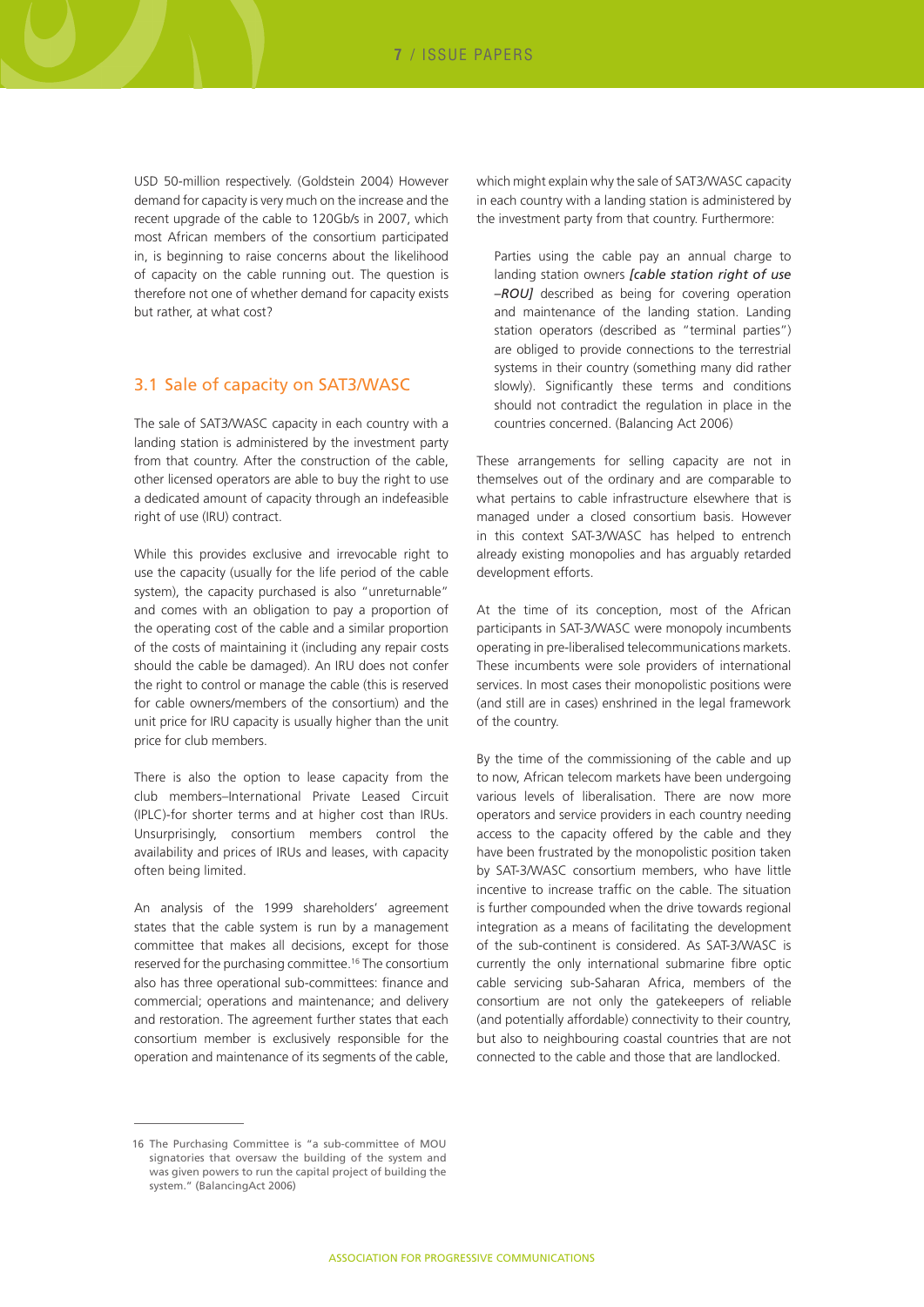| TABLE 3: INVESTORS IN SAT3/WASC/SAFE |                                         |                                             |                           |            |  |  |  |  |
|--------------------------------------|-----------------------------------------|---------------------------------------------|---------------------------|------------|--|--|--|--|
| <b>GEOGRAPHIC</b><br><b>REGION</b>   | <b>NO. OF INVESTORS</b><br>[Meyer 2004] | <b>INVESTORS</b><br>[Various]               | ALLOCATED[?]<br>[Private] | % OF TOTAL |  |  |  |  |
| Africa:                              | 12                                      | Angola Telecom                              | 805,270                   | 3%         |  |  |  |  |
|                                      |                                         | Camtel                                      | 538,604                   | 2%         |  |  |  |  |
|                                      |                                         | Cote d'Ivoire Telecom                       |                           |            |  |  |  |  |
|                                      |                                         | Ghana Telecom                               | 805,270                   | 3%         |  |  |  |  |
|                                      |                                         | Maroc Telecom                               |                           |            |  |  |  |  |
|                                      |                                         | Mauritius Telecom                           | 805,270                   | 3%         |  |  |  |  |
|                                      |                                         | Nitel                                       | 1,723,111                 | 7%         |  |  |  |  |
|                                      |                                         | OPT Benin                                   | 805,270                   | 3%         |  |  |  |  |
|                                      |                                         | OPT Gabon                                   | 538,604                   | 2%         |  |  |  |  |
|                                      |                                         | Sonatel                                     |                           |            |  |  |  |  |
|                                      |                                         | Telecom Namibia                             |                           |            |  |  |  |  |
|                                      |                                         | Telkom South Africa                         | 4,738,603                 | 20%        |  |  |  |  |
| America:                             | $\overline{4}$                          | <sup>1</sup> TCI [AT&T Corp]                |                           |            |  |  |  |  |
|                                      |                                         | MCI Worldcom International                  | 805,270                   | 3%         |  |  |  |  |
|                                      |                                         | Sprint Communications Co                    |                           |            |  |  |  |  |
|                                      |                                         | Teleglobe                                   | 1,326,103                 | 6%         |  |  |  |  |
| Asia:                                | 8                                       | China Telecom                               |                           |            |  |  |  |  |
|                                      |                                         | Chunghwa Telecom Ltd Co                     |                           |            |  |  |  |  |
|                                      |                                         | Communications Authority of Thailand        |                           |            |  |  |  |  |
|                                      |                                         | Korea Telecom                               |                           |            |  |  |  |  |
|                                      |                                         | Reach                                       |                           |            |  |  |  |  |
|                                      |                                         | Singapore Telecommunications                |                           |            |  |  |  |  |
|                                      |                                         | Telekom Malaysia Berhad                     | 2,263,603                 | 10%        |  |  |  |  |
|                                      |                                         | VSL                                         | 2,263,603                 | 10%        |  |  |  |  |
| Europe:                              | 12                                      | Communications Global Network Services (BT) |                           |            |  |  |  |  |
|                                      |                                         | Belgacom SA                                 |                           |            |  |  |  |  |
|                                      |                                         | Cable & Wireless Global Network             | 1,326,103                 | 6%         |  |  |  |  |
|                                      |                                         | Cyprus Telecommunications Authority         |                           |            |  |  |  |  |
|                                      |                                         | Deutsche Telekom AG                         |                           |            |  |  |  |  |
|                                      |                                         | France Telecom                              | 2,738,603                 | 12%        |  |  |  |  |
|                                      |                                         | KPN Royal Dutch Telecom                     |                           |            |  |  |  |  |
|                                      |                                         | Marconi                                     | 183,047                   | $1\%$      |  |  |  |  |
|                                      |                                         | Portugal Telecom                            |                           |            |  |  |  |  |
|                                      |                                         | Swisscom Ltd.                               |                           |            |  |  |  |  |
|                                      |                                         | Telecom Italia SpA                          |                           |            |  |  |  |  |
|                                      |                                         | Telefonica de Espana                        |                           |            |  |  |  |  |
|                                      |                                         | <sup>2</sup> Concert                        | 1,638,602                 | 7%         |  |  |  |  |
|                                      |                                         | <sup>3</sup> Global One Communications      |                           |            |  |  |  |  |
| Total[s]:                            | 36                                      |                                             | 23,304,936                |            |  |  |  |  |
|                                      |                                         |                                             |                           |            |  |  |  |  |

Notes:

1. At that time a subsidiary of AT&T

2. At the time Concert was a joint venture between BT and AT&T

3. At the time Global One Communications was a joint venture between Deutsche Telekom, France Telecom and Sprint. It was acquired (in its totality) by France Telecom in Jan 2000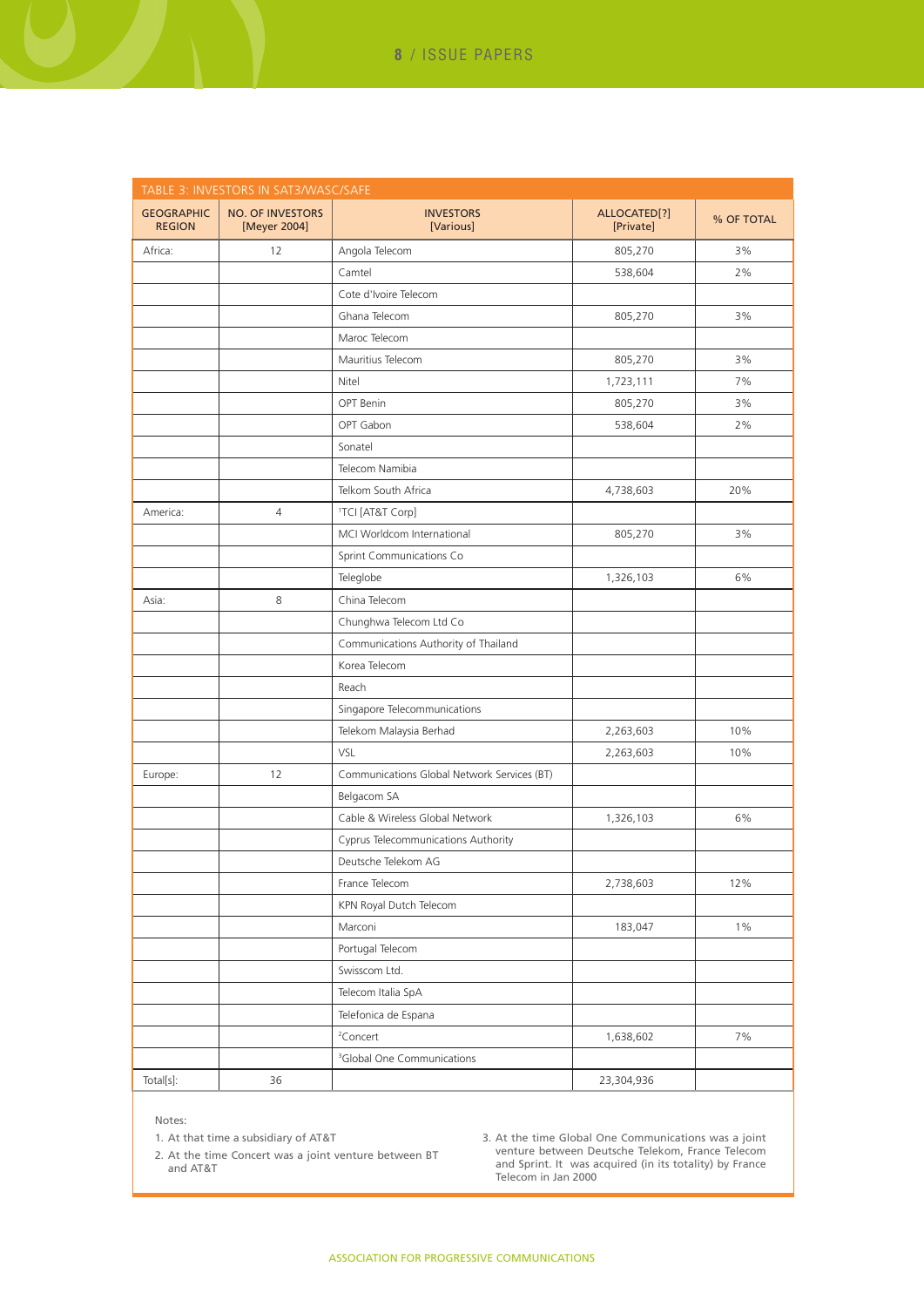The "reinforced "monopoly" enjoyed by the consortium member strengthens its position in the telecoms market and when coupled with *weak* national terrestrial networks–which further worsens the cost of connectivity in the country<sup>17</sup>-constitutes a major impediment to the development of the telecoms and related industries.

#### 3.2 The case for "open access" to SAT-3/WASC

Some stakeholders and commentators have argued that the key to unlocking the potential of SAT-3/WASC lies in the creation of an "open access" environment in countries where consortium members operate. Governments and their agencies are limited in what they can ask of the companies operating within the consortium and are wary of the potentially harmful impact interference of a business contractual agreement can have on current and future prospects of investment in their respective countries. At the same time the 1999 agreement states that:

No signatory can sell, transfer or dispose of any rights or obligations in relation to the fibre without the permission of the Management Committee. Furthermore (24.2) parties are bound to the terms of the agreement and these terms supersede those that any corporate entity might take to itself within their national jurisdictions. (Balancing Act 2006)

However signatories to the SAT-3/WASC contract must also work within the laws and regulations of the countries in which they operate. The call for open access presents an opportunity for governments and their agencies to create opportunities for *fair* and *low-cost* access to SAT-3/WASC by establishing and maintaining an environment in which:<sup>18</sup>

- All legitimate current and future operators have access to capacity without undue distortion (fair competition)
- Access to facilities is unconstrained and at a fair price
- Mechanisms to secure low prices to end-users are put in place; and
- In the case of submarine cable infrastructure, landlocked countries are not disadvantaged.

APC's study was limited in scope to the areas that open access seeks to address-namely access and cost. Its thesis is that an "open" environment can be created in relation to SAT-3/WASC by dismantling the monopolies that signatories enjoy in three areas:

- • Cable infrastructure-as owners of the only submarine fibre cable in sub-Saharan Africa
- International gateway-which ensures that consortium members are (often) the only operators that can legally bring international traffic into and take it out of the country
- Landing stations-which enable consortium members to charge high access and inter-connection charges to use the facility.

<sup>17</sup> An *ITWeb* article using the example of South Africa provides evidence of how expensive charges can be for national backhaul transmission in comparison to internal connectivity: "On a two-year contract, a link between Johannesburg and London, which includes national backhaul access, costs R1.7-million, while the national backhaul from the landing station to Johannesburg costs R1.8-million." See Senne, D. (2007) "SAT3 hopes dashed" IT Web, 24 May 2007. Available online at www.itweb.co.za

<sup>18</sup> As defined in Spintrack AB. (2005) *Open Access Models: Options for Improving the Backbone Access in Developing Countries (with a Focus on Sub-Saharan Africa)*. World Bank, Information for Development Program (infoDev)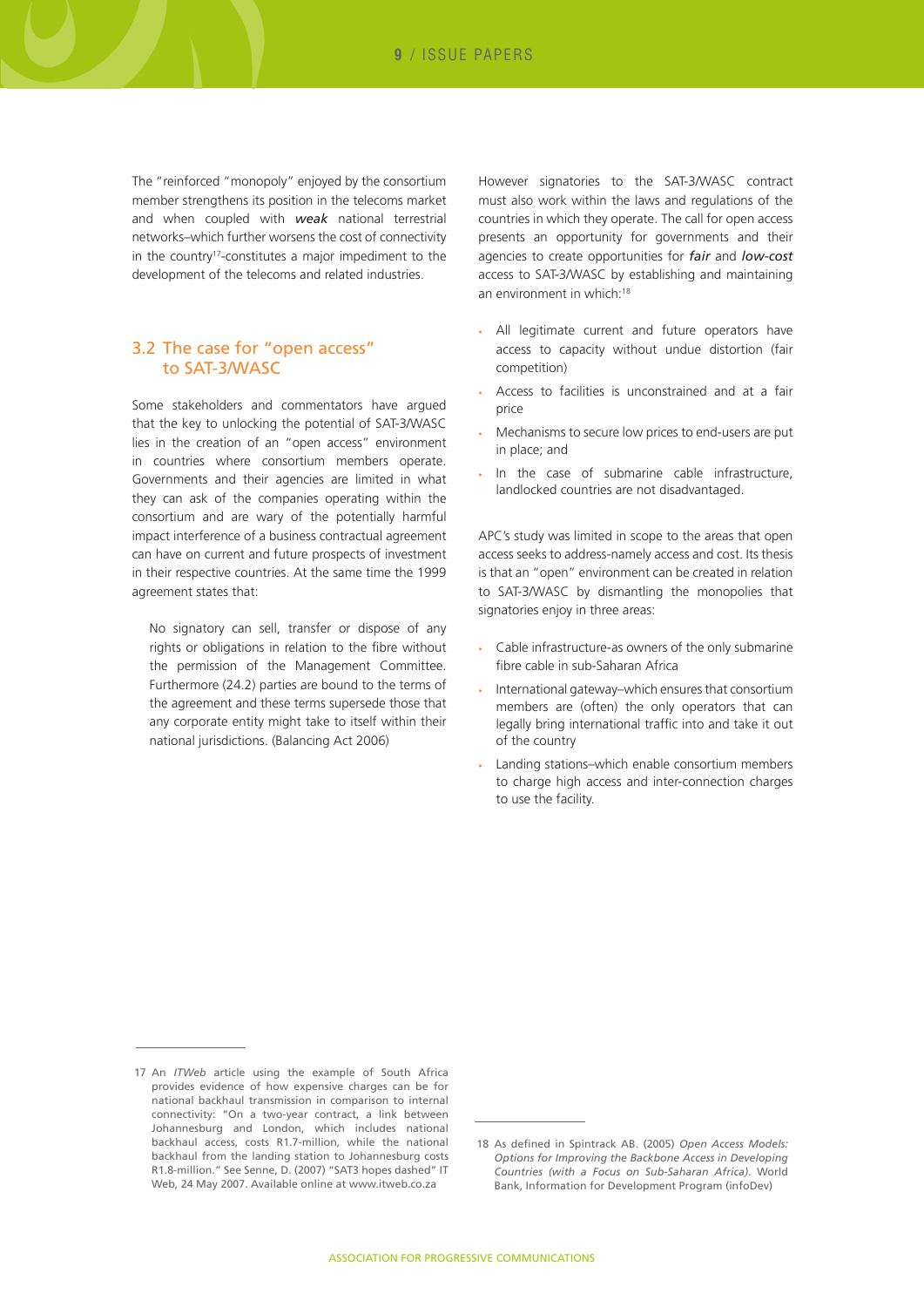## 4. APC country case-study research

#### 4.1 Methodology

A case study approach was adopted for the APC study. This was felt to be an appropriate approach in examining the issues relating to SAT-3/WASC in the context in which they occur.<sup>19</sup> The approach looked to facilitate an understanding of the unique factors and circumstances prevailing in each country that influenced access to and the cost of SAT-3/WASC capacity.

The study was conducted by a team of researchers that were largely resident in each of the countries under investigation. At least two researchers worked on each country study. Key activities during the research comprised the analysis of documents and reports, collation of pre-defined performance indicators using a standardised template specifically developed for the research and a series of face-to-face interviews with a cross-section of relevant stakeholder groups including telecom operators–fixed-line, mobile and internet service providers (ISPs)-government representatives, regulators and civil society.<sup>20</sup>

Specific areas covered by the case studies are as follows:

- • Description of the country's telecom market. This included a brief description of the SAT-3/WASC consortium member and changes in the country's telecom environment (regulation, number of players etc.) prior to and after the commissioning of SAT-3/ WASC.
- Performance indicators assessing the success of the country's utilisation of SAT-3/WASC. This included capacity utilisation, cost of services, subscription and usage figures. Where relevant, these indicators were compared with alternative infrastructure such as satellite.
- Analysis of access. This included documenting (where data were available) who has access to the cable and how this access is decided. The case studies also

focused on identifying barriers to access that exist in each country, including regulatory (licensing), legal, financial (in terms of cost of access) and political barriers.

Overview of the state of the national backhaul infrastructure. This analysis was conducted as a proxy for assessing "external" limitations to the performance of the SAT-3/WASC cable by measuring the ability of the country to utilise the cable irrespective of the barriers that are the result of the consortium member.

#### 4.2 Findings

This section synthesises information contained in the individual country study reports<sup>21</sup> and highlights some of the issues and trends that are common to all countries. It is divided into two parts: the first part (4.3.1) summarises the status of the telecoms market in each of the countries. It provides information on the "legally permissible levels of competition" that exist in a cross-section of telecom markets in each country. Legally permissible levels of competition refers to sectors of the market in which, according to the country's laws and regulations, more than one operator can offer services. However what is permissible does not always equate to what pertains in the market. Section 4.3.1 therefore also discusses actual numbers of companies that are operational in these sectors and identifies the ownership status of these operators, in particular the national fixed-line operator/s in the country.

The second part (4.3.2) looks at the performance of the telecommunications sector of each case country. Particular emphasis is placed on cost of bandwidth since the commissioning of SAT-3/WASC and on the impact increases in the availability of bandwidth has had on the price of international calls and internet services.

<sup>19</sup> See Eisenhardt, Katheleen M. (2002) "Building Theories from Case Study Research" in Huberman, Michael and Miles, Matthew B. *The Qualitative Researcher's Companion*. Sage Publications Inc

<sup>20</sup> For reasons of confidentiality the names of interviewees have not been published in this document.

<sup>21</sup> Country case study reports will be made available on the APC webpage (www.apc.org).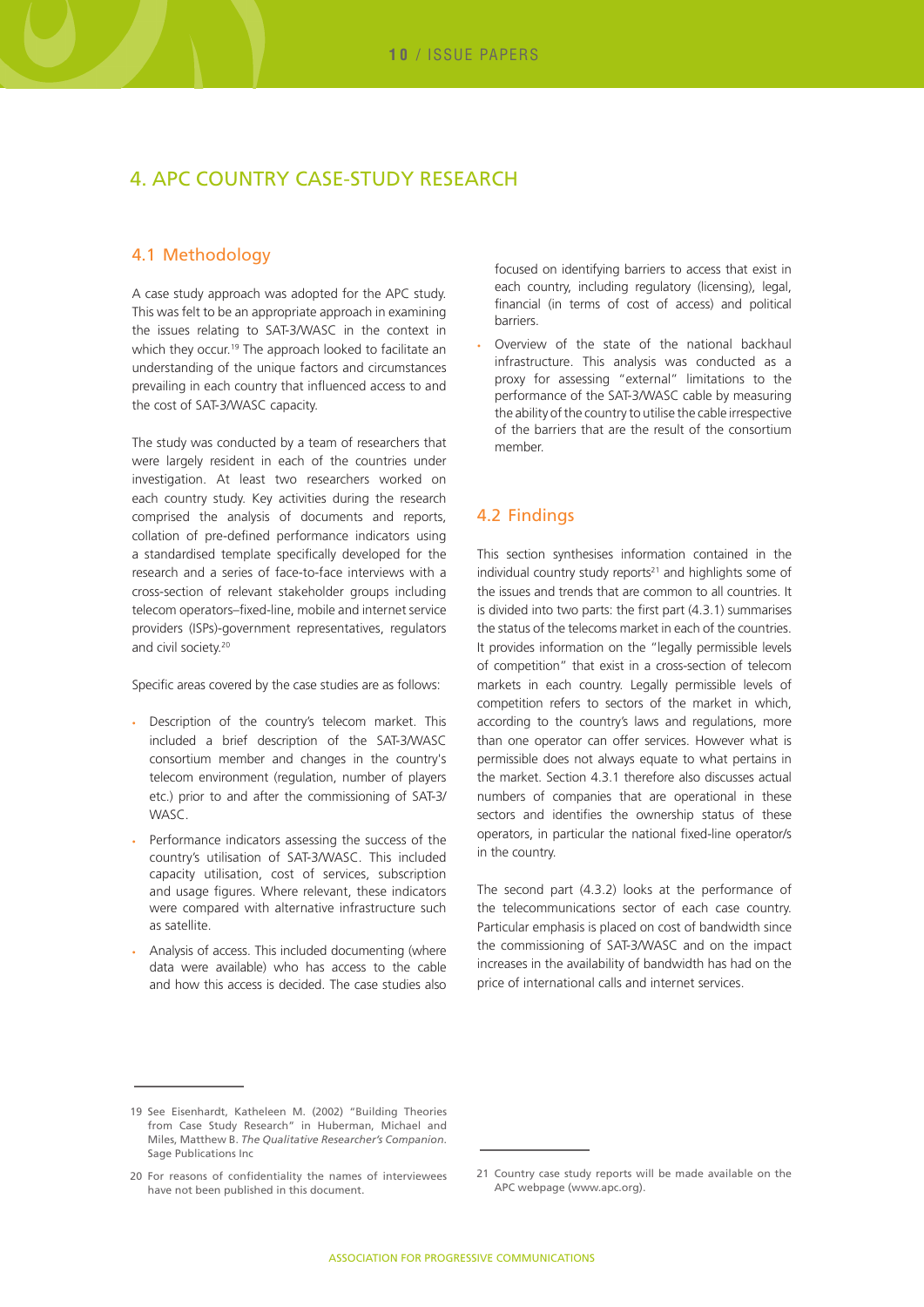#### 4.2.1 Level of competition in telecom markets

The SAT-3/WASC signatories that are operational in the countries studied as part of this research operate in monopolistic or "biased" duopolistic markets (see Table 4).

While a review of the telecom regulation and laws of countries such as Angola and Senegal give the impression that their telecom markets are (for the most part) fully liberalised, in reality this is not the case. For example, Angola is cited as having four licensed fixed-line operators; these are Angola Telecom, MS Telecom, Mundo Startel and Wezacom. However at the time of this research, only two-Angola Telecom and MS Telecom-were operational. Furthermore, both operators are state-owned entities. MS Telecom is a subsidiary of Sonangol-the Governmentowned oil parastatal, and Angola Telecom is the 100% government-owned incumbent.

|                       | TABLE 4: LIBERALISATION OF TELECOM MARKETS |              |                |           |                            |                |
|-----------------------|--------------------------------------------|--------------|----------------|-----------|----------------------------|----------------|
|                       | Local services                             | C            | Angola Telecom | SO.       | National teleco operators  | 5              |
|                       | Long distance (domestic)                   | C            | MS Telecom     | <b>SO</b> | Cellular mobile operators  | $\overline{2}$ |
|                       | Long distance (international)              | C            | Mundo Startel  | <b>FP</b> | Internet service providers | $\overline{4}$ |
|                       | Wireless local loop                        | C            | Wezacom        | <b>FP</b> | VSAT operators             | na             |
| ANGOLA (2004)         | Data                                       | C            |                |           |                            |                |
|                       | <b>VSAT</b>                                | na           |                |           |                            |                |
|                       | Leased lines                               | $\mathsf{C}$ |                |           |                            |                |
|                       | Mobile                                     | P            |                |           |                            |                |
|                       | Cable TV                                   | P            |                |           |                            |                |
|                       | Internet services                          | $\mathsf{C}$ |                |           |                            |                |
|                       | International gateways                     | C            |                |           |                            |                |
|                       | Local services                             | M            | CAMTEL         | SO.       | National teleco operators  | 1              |
|                       | Long distance (domestic)                   | M            |                |           | Cellular mobile operators  | $\overline{2}$ |
|                       | Long distance (international)              | M            |                |           | Internet service providers | na             |
| CAMEROON (2004)       | Wireless local loop                        | C            |                |           | VSAT operators             | na             |
|                       | Data                                       | C            |                |           |                            |                |
|                       | <b>VSAT</b>                                | P            |                |           |                            |                |
|                       | Leased lines                               | na           |                |           |                            |                |
|                       | Mobile                                     | C            |                |           |                            |                |
|                       | Cable TV                                   | C            |                |           |                            |                |
|                       | Internet services                          | C            |                |           |                            |                |
|                       | International gateways                     | na           |                |           |                            |                |
|                       | Local services                             | P            | Ghana Telecom  | SO.       | National teleco operators  | $\overline{2}$ |
|                       | Long distance (domestic)                   | P            | WESTEL         | SO.       | Cellular mobile operators  | $\overline{4}$ |
|                       | Long distance (international)              | P            |                |           | Internet service providers | 29             |
|                       | Wireless local loop                        | P            |                |           | VSAT operators             | 57             |
|                       | Data                                       | $\mathsf{C}$ |                |           |                            |                |
| <b>GHANA (2006)</b>   | <b>VSAT</b>                                | C            |                |           |                            |                |
|                       | Leased lines                               | C            |                |           |                            |                |
|                       | Mobile                                     | P            |                |           |                            |                |
|                       | Cable TV                                   | C            |                |           |                            |                |
|                       | Internet services                          | C            |                |           |                            |                |
|                       | International gateways                     | P            |                |           |                            |                |
|                       | Local services                             | C            | SONATEL        | PP        | National teleco operators  | $\mathbf{1}$   |
|                       | Long distance (domestic)                   | C            |                |           | Cellular mobile operators  | $\overline{2}$ |
|                       | Long distance (international)              | C            |                |           | Internet service providers | 13             |
|                       | Wireless local loop                        | C            |                |           | VSAT operators             | na             |
| <b>SENEGAL (2004)</b> | Data                                       | C            |                |           |                            |                |
|                       | <b>VSAT</b>                                | C            |                |           |                            |                |
|                       | Leased lines                               | C            |                |           |                            |                |
|                       | Mobile                                     | C            |                |           |                            |                |
|                       | Cable TV                                   | na           |                |           |                            |                |
|                       | Internet services                          | C            |                |           |                            |                |
|                       | International gateways                     | C            |                |           |                            |                |

Notes:

Table 1.1 reflects what is legally permissible in each country and may not represent what actually pertains in the market M - Monopoly; P - Partial competition; C - Full competition; na - Not available

SO - State-owned; PP - Partially privatised; FP - Fully privatised

SOURCE: ITU World Telecommunication Regulatory Database and websites of relevant national telecom regulators and/or ministry of communications.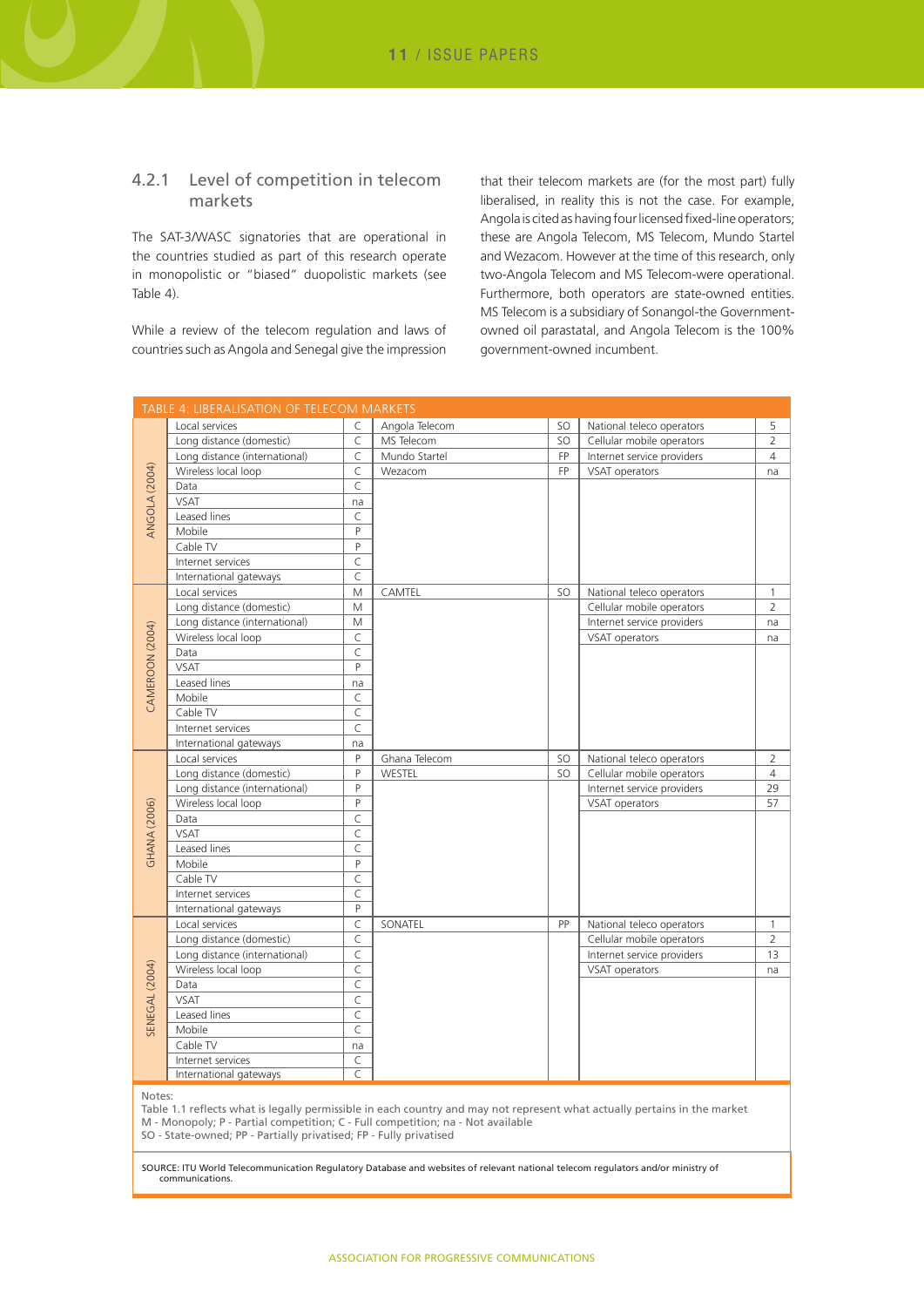By having two state-financed telecoms entities which have shareholdings in all of the major sectors of the market<sup>22</sup>, the Angolan telecom market can be described as a "biased" duopoly–government is literally in competition with itself (although Angola telecom remains the dominant operator).

A similar situation (i.e. a "biased" duopoly with a dominant incumbent) also exists in Ghana. There are two national fixed-line telecom operators in Ghana-Ghana Telecom and Western Telesystems (Westel).At the time of this research both were100% government owned.<sup>23</sup> However Ghana Telecom dominates the fixed-line telecom market: by mid-2007 Westel only had approximately 3,000 fixed lines (all located in Accra) compared to Ghana Telecom's 370,000 lines nationwide.

By comparison to the market for fixed lines, the mobile market in Ghana is significantly more liberalised. There are currently four mobile operators in Ghana: Scancom (which is owned by MTN and operates under the brand name Areeba), Ghana Telecom Mobile (owned by Ghana Telecom and operating under the brand name Onetouch), Mobitel (owned by Millicom Ghana and operating under the brand name Tigo) and Kasapa Telecom (a subsidiary of Hutchison Telecommunications International and operator of the only code division multiple access (CDMA) cellular network in the country under the brand name Kasapa). Notwithstanding the number of active companies there is a limit to how competitive the mobile market actually is. Scancom and Ghana Telecom Mobile control a significant proportion of the market and are estimated to carry 88% of the total mobile network traffic in Ghana<sup>24</sup>

If the fixed-line markets in Angola and Ghana operate as "biased" duopolies, those of Cameroon and Senegal

operate as monopolies, even though on paper these markets can operate under full (Senegal) and/or partial (Cameroon) competition (see Table 4).

In Cameroon the market for fixed lines operates under the monopoly of Cameroon Telecommunications Corporation (Camtel). Although the government has made repeated attempts to privatise the company, its most recent effort (in November 2003) led to a reinforcement of Camtel's monopoly position. This came about as a result of a provisional concession Camtel signed with the government to manage the fixed network and services for a two-year period (renewable for a further two years). Camtel was required to connect 40,000 new lines and increase the number of public payphones throughout the country. The contract gave Camtel up to four years of exclusivity on the provision of fixed-line services in order to achieve these growth targets.

In addition to being the only national fixed-line operator, Camtel also provides data and satellite services and calling cards. Its subsidiary, Camnet, provides internet and broadband services and in 2006 it created a new mobile telephone company called Cameroon Mobile Telecommunications Corporation (CMT) to compete with the country's two (more established) mobile operators, MTN and Orange.25 The research was unable to confirm the number of ISPs and VSAT operators in the country. However, some level of competition is thought to exist in these markets. Cameroon has a large number of grey-market VSAT and voice over internet protocol (VoIP) operators (see section 4.3.2), which have emerged to fill the demand that Camtel's poor network has been unable to fill. Their emergence has also been facilitated by Camtel's inability to enforce its monopoly in the market for international services.

The national fixed-line operator in Senegal is the Senegalese National Telecom Company (Sonatel), which has been partially privatised (France-Telecom has a majority shareholding). While the International Telecommunication Union (ITU) reports that competition is permissible in all sectors of the Senegalese telecom market, in reality this is not yet the case. Sonatel's monopoly in the fixed-line market ended in 2004; but at the time of this research a second national operator licence had yet to be awarded. There are two mobile operators in Senegal-Sonatel's mobile arm (which operates under the brand name Alize) and Sentel-a subsidiary of Millicom International Cellular (MIC)

<sup>22</sup> Angola Telecom operates as a fixed-line operator and ISP. Angola Telecom also owns Angosat, which provides the national backbone with space rented from Intelsat; Movicel, which is a mobile operator using CDMA technology (and that also offers data services); and TV Cabo, which provides cable TV services and is also an ISP. MS Telecom is a fixed-line operator and ISP and owns 25% share in Angola's leading GSM operator, Unitel.

<sup>23</sup> In a press statement on October 30, 2007 the Ministry of Communications, Republic of Ghana announced that Celtel International, a subsidiary of Kuwaiti company Zain (formerly named MTC) had purchased 75% of the shares of Westel. The Government of Ghana, through the Ghana National Petroleum Corporation, holds the remaining 25% (http://www.moc.gov.gh/modules.php?op=modload &name=News&file=article&sid=235).

<sup>24</sup> "Ghana's leading mobile operators in trouble." *afrol News*, 16 October 2007 [online] http://www.afrol.com/ articles/26945 Accessed 4 December 2007.

<sup>25</sup> However, as at the time of this research Cameroon Mobile Telecommunications Corporation was yet to launch its service.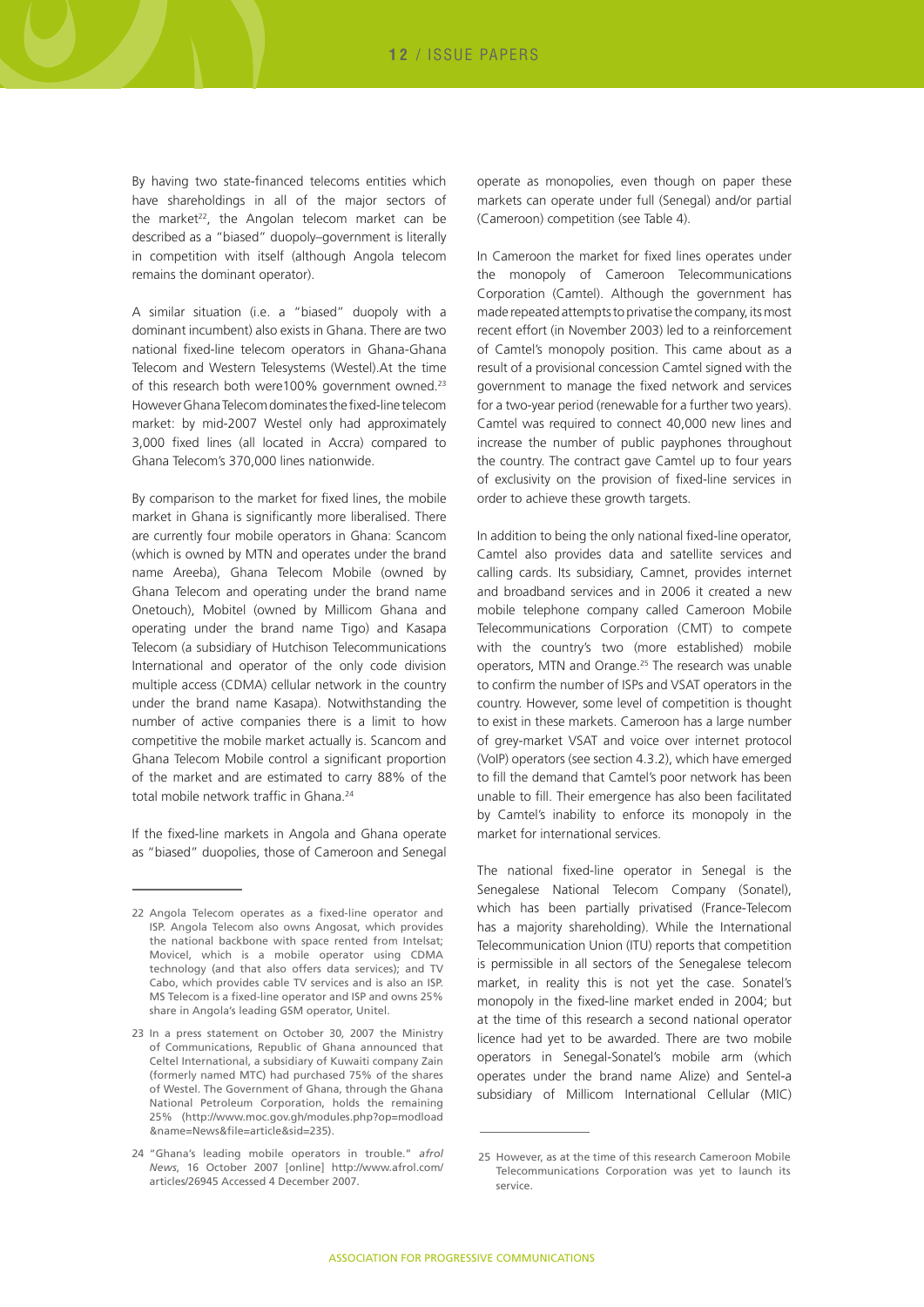(operating under the brand name Tigo). Contrary to what is legally permissible, the international gateway market in Senegal is not yet competitive and Sonatel is the only company that offers connectivity to international bandwidth. As a result, even its competitor in the mobile market, Sentel, must route all international calls from its mobile network through Sonatel. In a similar manner, all ISPs are obliged to pass their international traffic through Sonatel. The research was unable to confirm the number of ISPs and VSAT operators in the country. However, a 2004 Spintrack report is quoted as stating that at the time of their report–and due to the monopoly enjoyed by Sonatel on the provision of satellite and international services-no VSAT licences had been issued in Senegal.

Global experience of telecom reform has shown that in many instances the liberalisation of markets and the emergence of real competition, as multiple operators provide services to consumers, improves the efficiency of markets; much more so than the mere privatisation of the incumbent operator. On the one hand, with the exception of Sonatel, none of the other signatories to SAT-3/WASC studied as part of this research were privatised. These 100% government-owned entities often constitute a conflict of interest in the markets that they operate in and (usually) dominate, impeding sector reforms and constituting operational bottlenecks. On the other hand, and perhaps more significantly, with the exception of Ghana Telecom, all other SAT-3/WASC signatories studied in this research are *legally* the sole providers of international connectivity in their countries.

This scenario, in most cases, constitutes a "reinforced monopoly" –state-owned operators who are sole providers of international connectivity in un-competitive markets face little incentive to offer *fair* access and prices to other operators and consumers. The impact this has had on the performance of telecom markets in the case countries is discussed in the following section.

#### 4.2.2 Performance of telecom markets

All of the countries studied have experienced increases in international bandwidth capacity available in the country. They have experienced decreases in the cost of international bandwidth both on SAT-3/WASC and from its "alternative", satellite (see table 5). The cost of internet access to consumers has also decreased over time. This has also been the case regarding the cost of international calls.

#### 4.2.2.1 Bandwidth capacity and utilisation

At the commissioning of SAT3/WASC Angola Telecom was allocated a total capacity of 805,270 MIU km,<sup>26</sup> and an assigned capacity of 62,675 MIU km. The operator has since used up its original allocation and was at the time of this research in the process of upgrading its capacity. Likewise Cameroon Telecom (Camtel), whose success in marketing SAT3/WASC has been very limited,<sup>27</sup> has nonetheless increased its allocation on the cable. In December 2006, Camtel bought additional MIU km to stock up its capacity by about 30% and in March 2007 stated that it was using 60% of its allocated capacity. In Cameroon Camtel is by far the biggest user of SAT-3/ WASC capacity (this is the case for the incumbents in all the other countries studied). It is estimated to use approximately 50% of Cameroon's allocated capacity on SAT3/WASC, which corresponds to more than 80% of all used capacity. The bulk of the remaining capacity is used by only a handful of large companies that are connected directly to the cable.28

Of the countries studied, Senegal has witnessed the greatest increase in bandwidth. This has increased from 42Mb/s in May 2002 (the year in which SAT-3/WASC was commissioned) to 1.24Gb/s in the five years until 2007. Between the launching of SAT-3/WASC and November 2004, bandwidth in Senegal was upgraded on more than 11 occasions. The last upgrade (prior to this research) was in October 2006, which brought the country's capacity up to the 1.24Gb/s. Senegal's bandwidth capacity is available (through Sonatel) to neighbouring countries including Gambia, Guinea Bissau, Mali and Mauritania.

<sup>26</sup> Capacity is allocated to the consortium members in MIU kilometres–MIU km, where MIU stands for minimum investment units. When a consortium member wants to implement a link to another member country, a defined number of MIU km are deducted from its balance. Additional capacity can be obtained on demand by consortium members out of a pool of spare capacity from other members.

<sup>27</sup> To date only a small number of retail customers are buying SAT-3 bandwidth from Camtel, the first wholesale customers only gained access to the facility in 2005.

<sup>28</sup> These include MTN (GSM mobile operator), Orange (GSM mobile operator), Sonel (the national power utility), Pecten (a Cameroon-based oil company), Schlumberger (diversified technology company) and SITA (Societe Internationale de Telecommunications Aeronautiques).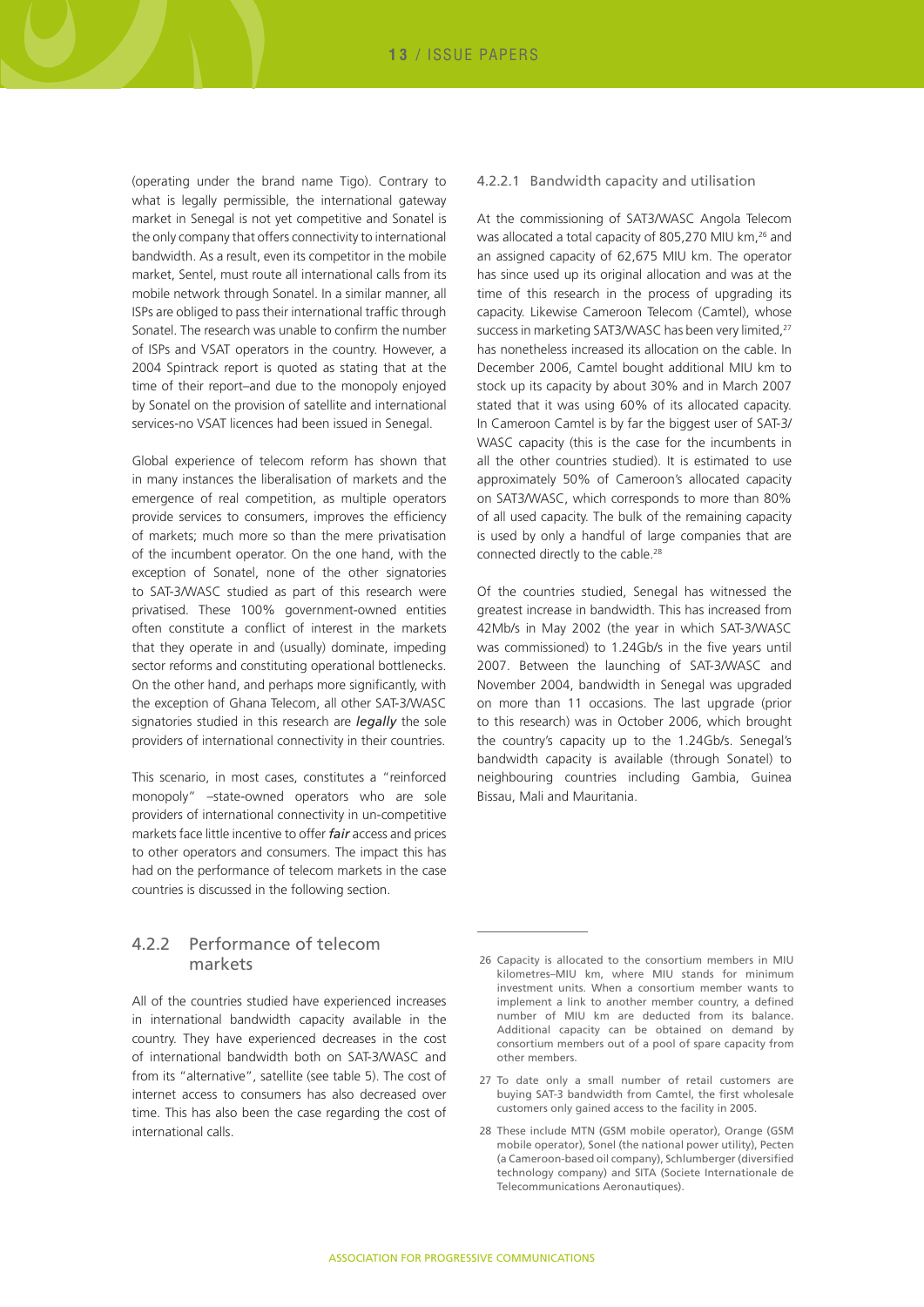| TABLE 5: PERFORMANCE OVERVIEW OF TELECOM MARKETS              |                                   |                  |                                  |                |                      |                                 |                       |                                             |                   |
|---------------------------------------------------------------|-----------------------------------|------------------|----------------------------------|----------------|----------------------|---------------------------------|-----------------------|---------------------------------------------|-------------------|
|                                                               | <b>ANGOLA</b>                     |                  | <b>CAMEROON</b>                  |                | <b>GHANA</b>         |                                 | <b>SENEGAL</b>        |                                             |                   |
| Name of Operator                                              | Angola Telecom                    |                  | Cameroon Telecom                 |                |                      | Ghana Telecom                   |                       | Société Nationale des<br>Télécommunications |                   |
| Fixed line<br>monopoly?                                       | No <sup>1</sup>                   |                  | Yes                              |                | No <sup>1</sup>      |                                 | Yes                   |                                             |                   |
| International<br>gateway<br>monopoly                          | Yes                               |                  | <b>No</b>                        |                | <b>No</b>            |                                 | Yes                   |                                             |                   |
| SAT3 only<br>submarine cable?                                 |                                   | Yes              | Yes                              |                | Yes                  |                                 | <b>No</b>             |                                             |                   |
| Amount invested<br>(USD mil)                                  | 24                                |                  | 20                               |                | 24                   |                                 | 24                    |                                             |                   |
| Percentage<br>shareholding <sup>2</sup>                       | 4%                                |                  |                                  | 3%             | 4%                   |                                 | 4%                    |                                             |                   |
| Capacity allocated<br>(MIU*Km)                                | 805.270                           |                  |                                  | 'confidential' |                      | 805.270                         | na                    |                                             |                   |
| International                                                 | na as at 2002                     |                  |                                  | 9 as at 2002   |                      | 4 as at 2002                    |                       | 60 as at 2002                               |                   |
| bandwidth [Mbps]                                              | na as at 2006                     |                  |                                  | 310 as at 2006 | 40 as at 2006        |                                 | 1024 as at 2006       |                                             |                   |
| Year sale of SAT3<br>capacity                                 | 2002                              |                  | 2002/2005                        |                | 2002                 |                                 | 2002                  |                                             |                   |
| Cost of access -                                              | 25.000,00 as at 2003              |                  | up to 22400.00 as at 2003        |                | 12.000,00 as at 2003 |                                 | na as at 2003         |                                             |                   |
| SAT3<br>[E1/monthUSD]                                         | 14.400,00 as at 2006 <sup>3</sup> |                  | 4.400,00 as at 2006 <sup>4</sup> |                |                      | up to 12,000.00 as at<br>2006 5 | 7.468,00 as at 2006 6 |                                             |                   |
| Cost of Satellite                                             | na                                | as at 2003       | 9.000,00                         | as at 2003     | 15.000,00            | as at 2001                      | na                    | as at 2003                                  |                   |
| [1Mb/month]<br>$USD$ ] <sup>7</sup>                           | up to 12,000                      | as at 2006       | 3.700,00                         | as at 2006     | 5.500,00             | as at 2006                      | na                    | as at 2006                                  |                   |
|                                                               | Corporate                         | Residential      | Corporate                        | Residential    | Corporate            | Residential                     | Corporate             | Residential                                 |                   |
| Operator's Dial-up<br>Charges [USD]<br><sup>8</sup> - monthly | 82,97                             | 11,52            |                                  |                | na                   | na                              | 17,76                 | 17,76                                       | Connection        |
|                                                               | 33,69                             | 4,68             | 308,41                           | 79,44          | na                   | na                              | 11,96                 | 11,96                                       | Subscription      |
|                                                               | ADSL                              | <b>ADSL Plus</b> | ADSL                             | ADSL PRO       | B4U                  | B4U <sup>12</sup>               | Royalty-Line          | Royalty-ISP                                 | Download<br>speed |
| Operator's ADSL<br>Charges [USD] -<br>monthly                 | 136,49                            | 142,99 10        | 560,75                           | 560,75 11      |                      | 155,55                          |                       |                                             | 256               |
|                                                               | 166,58                            | 203,16 10        | 934,58                           | $11$           | 274,81               |                                 | 47,83                 | 34,24 13                                    | 512               |
|                                                               |                                   |                  | 1.308,41                         | 11             | 321,47               | 181,48                          | 246,57                | 214,43 13                                   | 1024              |
|                                                               |                                   |                  |                                  |                |                      |                                 | 300,13                | 223,61 13                                   | 2048              |

NOTES:

- 1. Fixed line operators are however government owned entities
- 2. Calculations based on cost of US\$650 million
- 3. Price is per mbps per month duplex to Portugal
- 4. Price some organisations have been able to negotiate per month for an E1 link (2Mb/s full duplex). Advertised price by Camtel in 2003 was US\$12,500 (reduced to US\$7,500 since 2006)
- 5. Price of E1 per month to Europe and America for GISPA (Ghana ISP Association) members. Price to non-GISPA is \$8000/month and to non-ISPs is \$12000/month
- 6. Comprised of approximately US\$1,402 settlement fee and US\$6,066 monthly cost for 2048Kbps line
- 7. Average Satellite Price (1 Mbit) duplex. Not fully comparable with SAT3 due to different service characteristics
- 8. Monthly estimates based on annual contract. Actual full costs to users will be substantially more once phone line costs are included.
- 9. Corporate: Refers to RNIS product (Internet via ISDN). Made up of 50,000FCFA expense account; 15,500FCFA modem hire and 100,000 router hire.
- 10. Residential: Refers to RTC product (internet via switched telephone network with throughput of 56kbps). Made up of 25,000FCFA expense account and 17,500FCFA for 50 hours usage. 500FCFA for each additional hour.
- 11. Prices quoted are highest of two options product termed "Kz". Price includes installation. 1 Angolan Kwanza = 0.01337 USD
- 12. 535FCFA = 1USD conversion rate. Includes one time installation fee of 100,000FCFA. The low-end 128/64 package is the most commonly used one. The top three packages (256/128; 512/256; 1024/512) are virtually exclusively used by the corporate sector
- 13. Ghana Telecom's Broadband4U prices (B4U). Includes US\$93<br>installation fee for all products (1USD = 9,639.83GHC).<br>All options listed are for dynamic lps (rather than static).<br>1024/256Kbps option listed under Residentia only
- 14. Price includes a one-off installation price of 11,500 FCFA (\$US 22) for ADSL 512, and 103,000 FCFA (\$US 193) for ADSL 1024 and 2048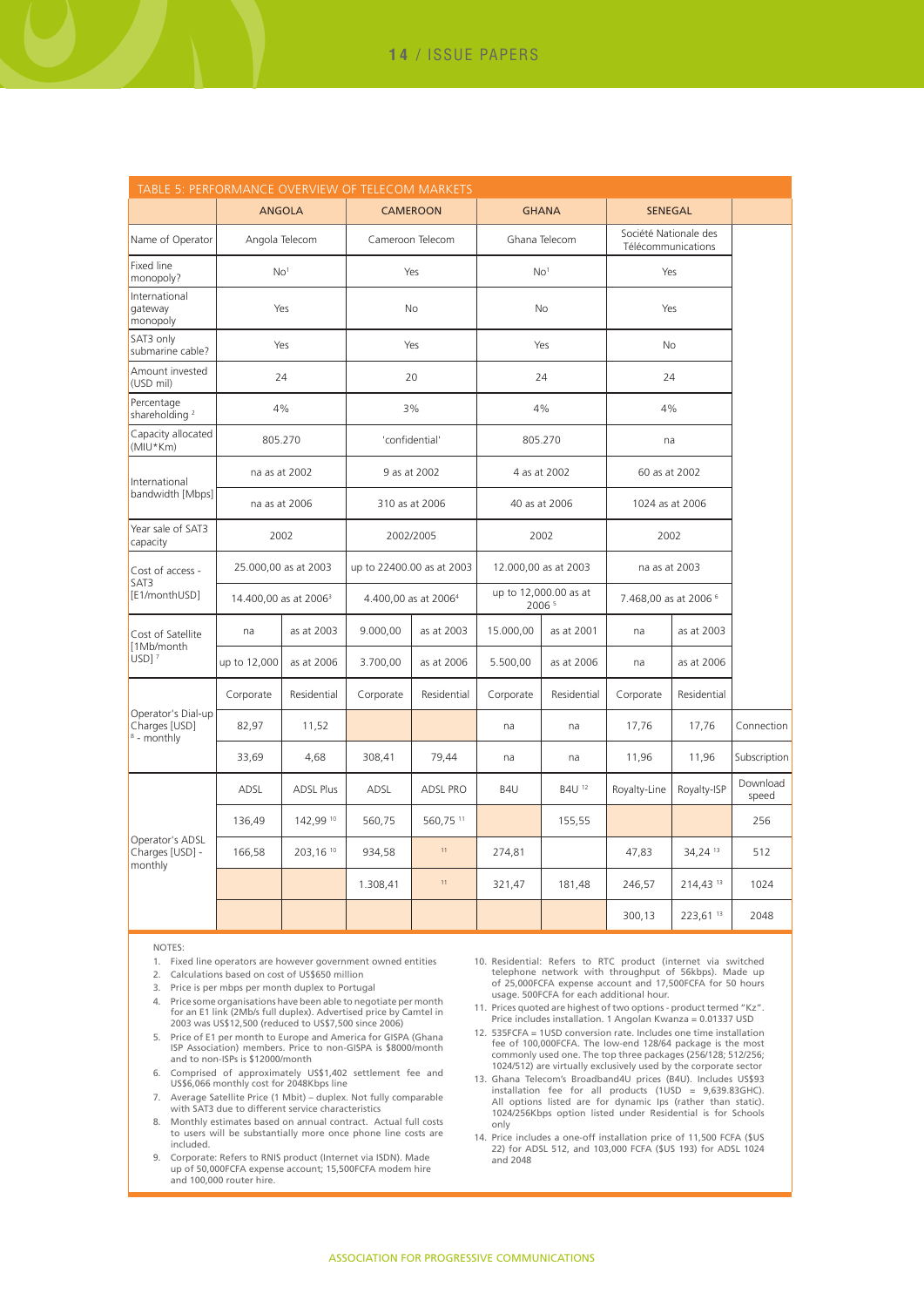With respect to capacity utilisation, the one exception in the case studies was Ghana. The SAT-3/WASC cable provides Ghana with a total allocated capacity of 805,270 MIU km and an assigned capacity of 66,875 MIU km. This research estimated the country's utilisation to be about 10-15% (6 STM1s) $^{29}$  of the cable's capacity into the country.30 However sources interviewed during the course of this research projected that utilisation would increase to 15 STM1s by 2011.

#### 4.2.2.2 Cost of international bandwidth (wholesale)

The cost of international bandwidth has also decreasedalthough not to levels anticipated by the market (given the potential of SAT-3/WASC). In Angola, the incumbent's (Angola Telecom) monopoly on the international gateway and the resulting lack of competition meant that there was little to no incentive to reduce international bandwidth prices. Unsurprisingly, Angola Telecom kept the prices for SAT-3/WASC bandwidth high and only recently reviewed them downwards, predominantly as a result of political rather than market pressure. In the years immediately following the commissioning of the cable the costs of SAT-3/WASC bandwidth were often the same as or more expensive than satellite bandwidth.

Since SAT-3/WASC came into service Angola Telecom has reduced the cost of wholesale bandwidth on the fibre twice, once in June 2005 and again in October 2006. The initial price for this bandwidth appears to have been around USD 20,000 per Mb/s per month duplex to Portugal. The first reduction of 20% took it down to around USD 16,000, and the subsequent reduction of 10% down to USD 14,400. International satellite prices have also come down in two stages in Angola (at the same time as those of SAT-3/WASC) with a first reduction of 10% followed by a further reduction of 5%. Satellite prices vary between USD 4,000-5,000 duplex, but still appear to be cheaper than fibre in some instances. Discussions with operators have established that the prices being charged are between USD 3,500 and USD 12,000 per Mb/s per month depending on volumes used.

Ghana Telecom implements a differential pricing mechanism with respect to access to SAT-3/WASC capacity. The price prospective buyers pay differs according to the type of licence they hold and whether or not they are members of the Ghana ISP Association (GISPA). Registered members of GISPA pay USD 4,010 for a bi-directional (full duplex) 2Mb/s link (E1) connection, while non-GISPA ISPs are charged USD 8,000 for the same capacity. The costs are even higher for buyers that are not ISPs, who pay USD 12,000 for the same E1 connection-which is the price Ghana Telecom used to charge all wholesale buyers when the cable was first commissioned five years ago. Our research was unable to ascertain the cost basis (if one exists) behind this pricing difference and assumes that it has been largely in response to successful lobbying on the part of GISPA. The research also found that the average price for an "equivalent" satellite connection (of 1 Mb/s duplex) in Ghana during 2007 was approximately USD 5,500. This represents a significant reduction from the amount that would have been paid in 2001, which is estimated to have been approximately USD 15,000.

Research findings on Cameroon show a clear correlation between increased availability and reductions in the price of wholesale bandwidth on SAT-3/WASC and the cost of satellite bandwidth (see figure 4). Prior to the arrival of SAT-3/WASC in 2002 satellite was the only way of getting international bandwidth into the country. Despite competition between various international providers in the very small aperture terminal (VSAT) sector in Cameroon, prices remained high-around FCFA8-million to FCFA9-million (approximately USD 11,500) per month for a 1Mb/s downlink and 512Kb/s uplink. Even though Camtel did not connect the first wholesale customers to SAT-3/WASC until 2005, in 2003 it began to advertise E1 links for FCFA7-million (around USD 12,500). VSAT providers reacted to this by reducing their prices by approximately 35% to around FCFA5-million.<sup>31</sup> The providers were able to maintain a price margin above Camtel's SAT-3/WASC pricing until 2005. However, once Camtel connected its first wholesale fibre customers, the price for dedicated VSAT bandwidth fell below Camtel's "equivalent" SAT-3/WASC pricing for the first time. Camtel responded to this (in 2006) by reducing its price

<sup>29</sup> Synchronous Transport Module. See: http://en.wikipedia. org/wiki/STM-1

<sup>30</sup> There is an inland fibre connection to the SAT-3 landing point in Ghana with three nodes in the greater Accra area: Cantonments Node has 63 E1s, Accra-North Node has 42 E1s and one 34 Mb/s tributary and High Street (Cable Station) Node has 126 E1s.

<sup>31</sup> Note that Camtel's FCFA7-million for SAT3/WASC bandwidth compares favourably to VSAT prices, considering that it provides twice the downlink bandwidth and four times the uplink bandwidth and is a better quality product with higher reliability and lower latency than satellite.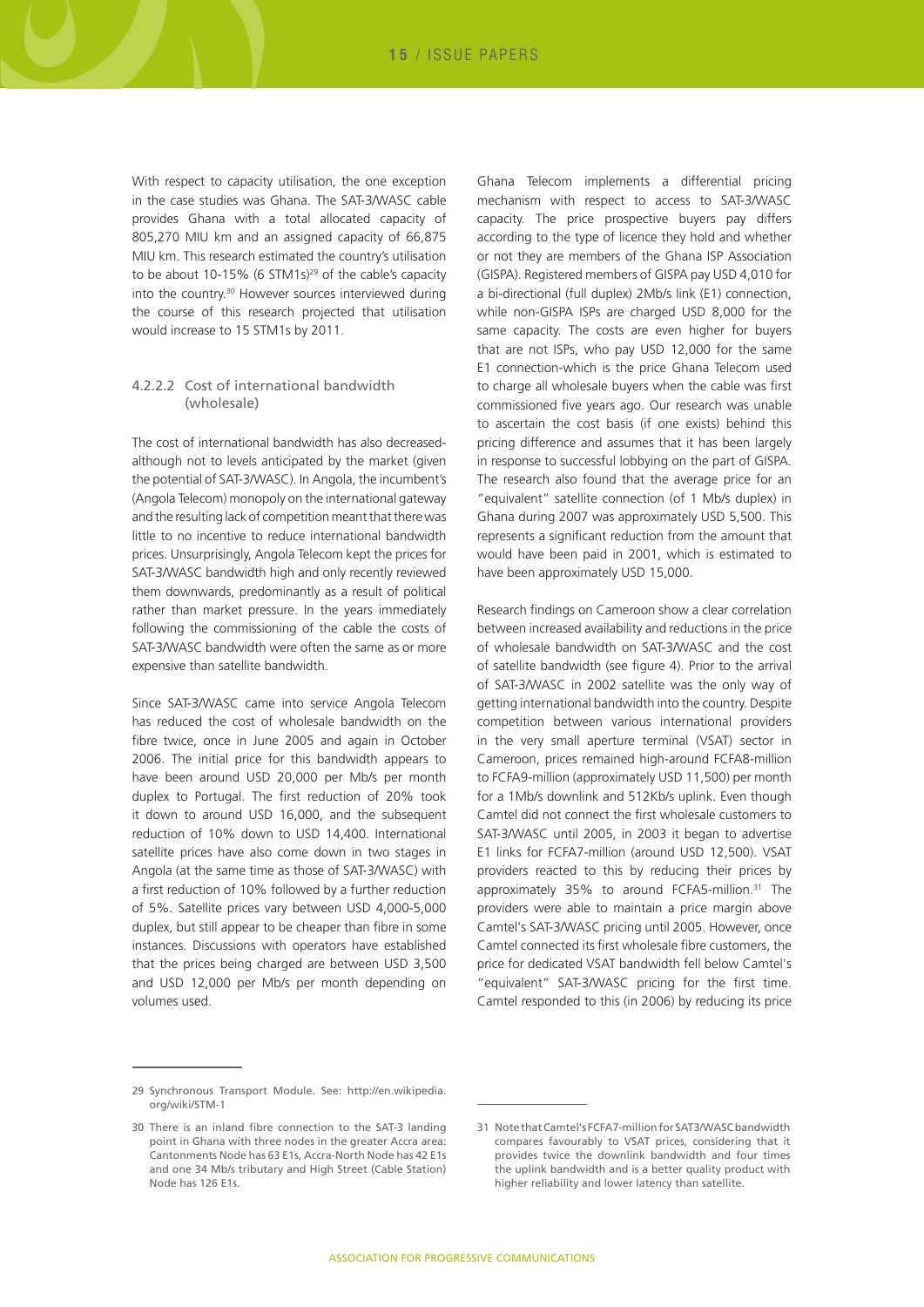

for an E1 by more than 40% to FCFA4-million/month. Furthermore as some ISPs gained more bargaining power through organic growth as well as mergers and acquisitions discounts of up to 40% on this list price have been achieved, with some companies paying as "little" as FCFA 2.4-million (USD 4,400) per month for a SAT-3/WASC E1. In response the VSAT providers are now offering 1Mb/s downlink for as little as FCFA 1.1-million per month (approximately USD 2,000).

While Senegal was identified as the country with the most improvement in bandwidth availability, data for both fibre and satellite wholesale bandwidth prices were difficult to obtain and verify with the operator Sonatel. The following extract from the country report highlights the extent of the problem faced during the data collection process:

Attempts at scheduling interviews and discussions with several officials also proved difficult, if not impossible. It took over two months to meet the first Sonatel official for an interview. Most of the questions posed during the interview especially those related to earnings, expenses and SAT-3/WASC-related figures, were not answered. Other requests for data were also not forthcoming. (Senegal case study report)

#### 4.2.2.3 Cost of international calls for consumers (retail)

The extent to which decreases in the cost of international calls and increases in international call and data traffic can be directly attributed to SAT-3/WASC is open to contention. The markets for international and internet services in each of the countries have, at the same time as the commissioning of SAT-3/WASC, also experienced increases in the number of (legal and grey market) operators providing services and the ensuing competition has had a positive impact on reducing prices. This in turn may have had some impact on international outgoing traffic from these countries.

Figure 5 shows the trend in international outgoing fixed-line telephonic traffic in the countries studied. It highlights an upwards trend in the number of minutes of international calls that were being made by the population of each country on its fixed-line network. While all the other countries appear to have witnessed gradual increases in traffic since the commissioning of SAT-3/WASC, Senegal registered a dramatic increase post-2004.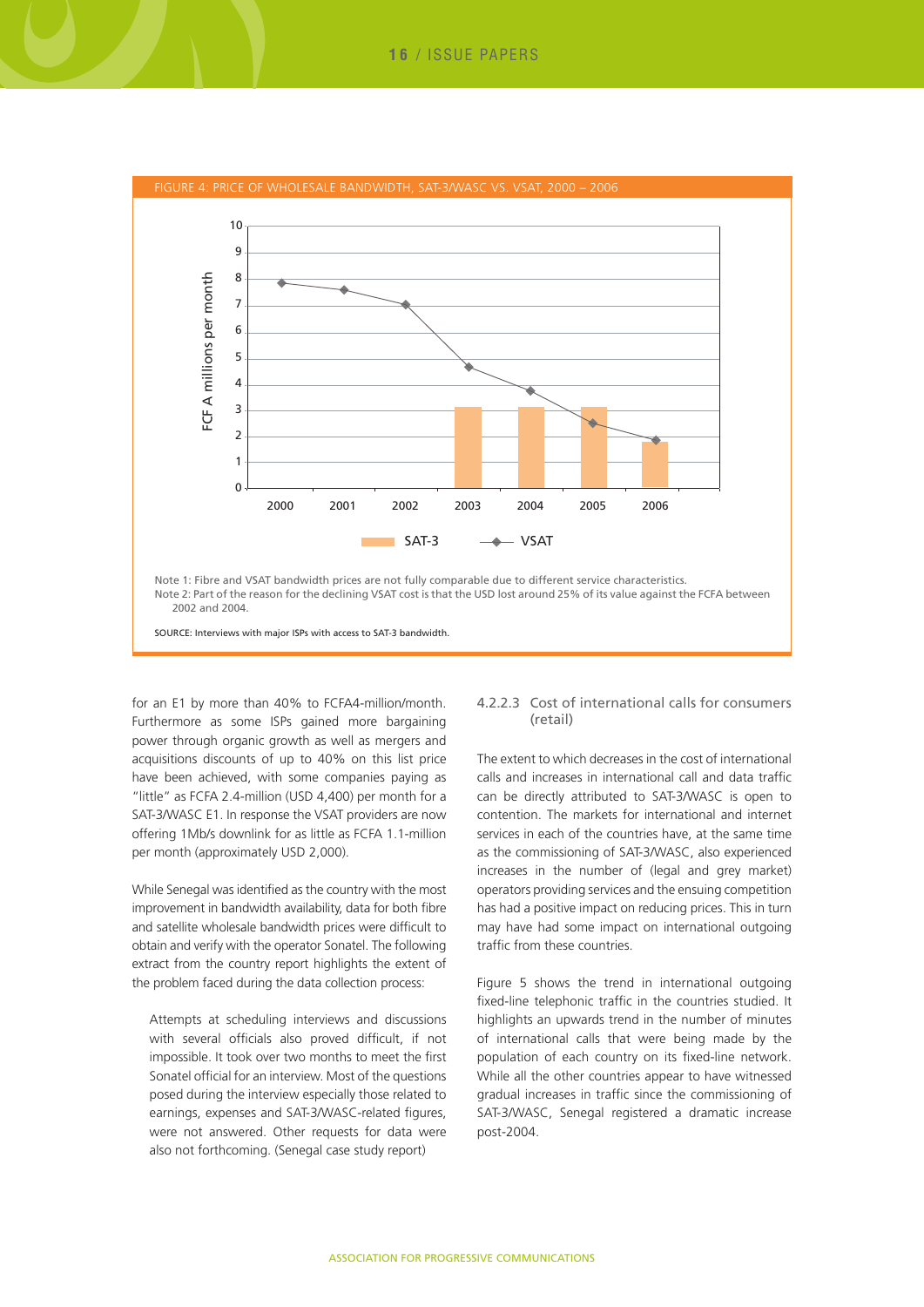

Prior to 2002, tariffs to international destinations in Senegal were between USD 0.74 and USD 1.3 per minute depending on the destinations. This has fallen to USD 0.24 per minute to all the destinations during off-peak hours and USD 0.20 per minute between 6 pm and 11 pm and between 7 am and 8 am. Calls cost as little as USD 0.10 per minute during "night hours" (from 11 pm to 7 am).

The pattern of tariff reductions on international communication by Sonatel since 2002 is as follows:

- Mav 2002: 12% tariff reduction on phone calls outside of Africa
- April 2003: further 15% tariff reduction during peak periods
- June 2004: 33% tariff reduction and implementation of a single tariff irrespective of destination
- May 2005: 11% tariff reduction per minute during peak time, 6% reduction during off-peak peak periods and 37% reduction on calls made between 11 pm and 8 am
- May 2006: 18% price reduction on international calls and harmonisation of times (i.e. no longer categorising calling times into peak and off-peak).

The implementation of a single tariff irrespective of destination coincides with the peak in traffic shown in figure 5 and can be considered a stimulus for increases in outgoing international traffic. SAT-3/WASC, together with the use of VoIP (made possible due to increased availability of higher quality bandwidth), have been key factors in lowering tariffs on international communications.

A similar downward trend in the price of international communications was reported in Cameroon (see figure 6). Here the observed impact of SAT-3/WASC on international tariffs is twofold. Firstly, the commissioning of the cable coincided with a temporary halt in the downward trend of international call tariffs. International tariffs had halved between 2000 and 2002, but remained virtually flat in the following three years to 2004/2005. It is possible that Camtel, facing a dwindling or (at best) stagnant customer base countered falling revenues by raising tariffs or at least keeping them constant. It was able to do this due to the higher quality of international connections that became available using SAT-3/WASC capacity compared to satellite. Renewed downward pressure on international tariffs only came in 2005 when the mobile operators gained access to Camtel's SAT-3/ WASC bandwidth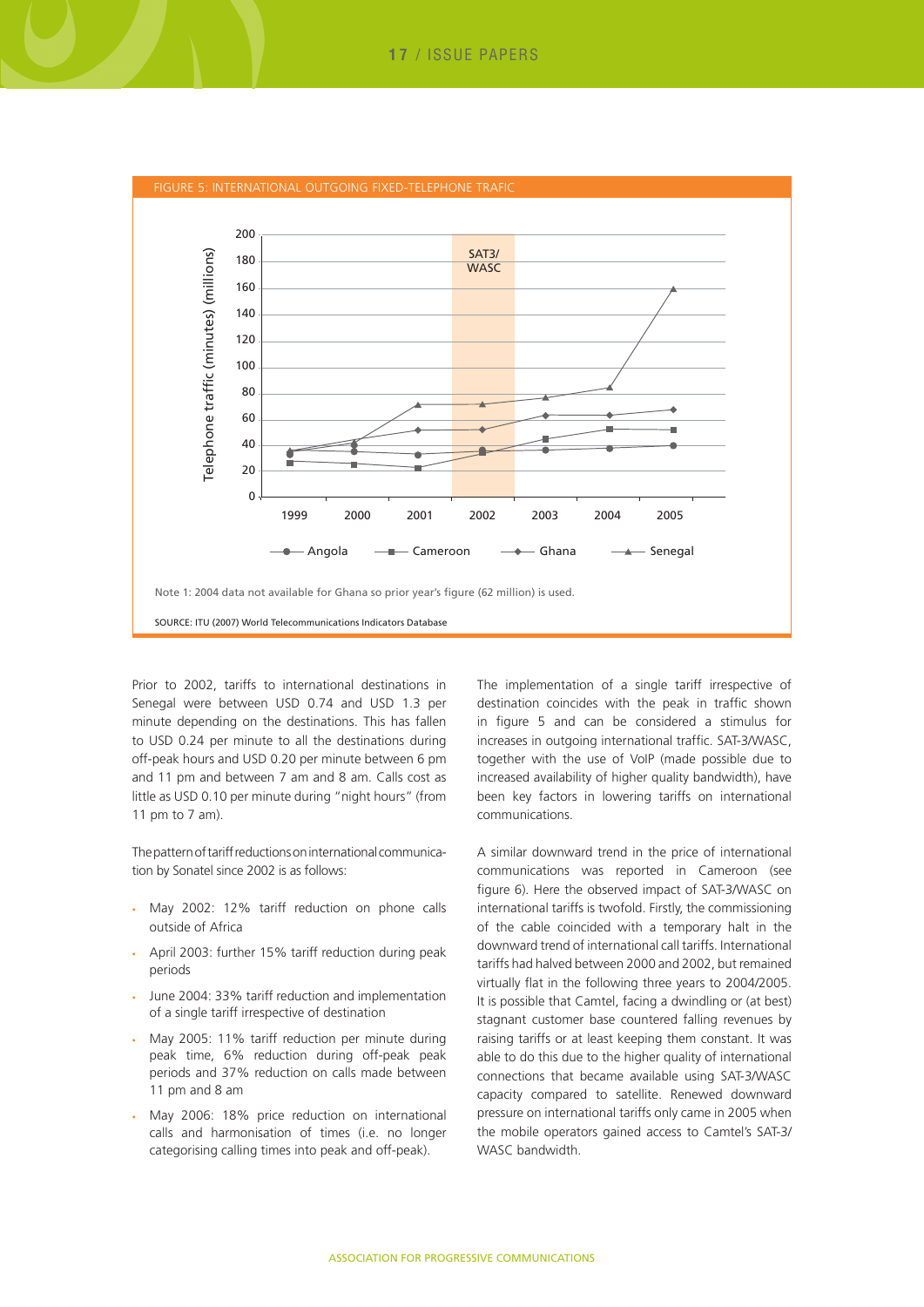

Secondly, SAT-3/WASC enabled the larger scale introduction of VoIP services in concert with the introduction of wireless broadband services. Prior to this, the use of VoIP in Cameroon was very limited due to the insufficient quality of dial-up and satellite links used for connectivity by ISPs and cyber-cafés. In 2002, international VoIP calls to most destinations were offered for around FCFA 250 per minute, which was about a quarter of the price for conventional calls on the fixed-line and mobile networks to the most popular destinations. VoIP rates have declined steadily to as low as FCFA 100 per minute in 2006 (including Camtel's own calling card service), at which time calls on both fixed and mobile networks cost between FCFA 300 and FCFA 400 to the most popular destinations.

In Angola, international rates in 1998 were reported to be around USD 2.96 a minute. By 2003, Angola Telecom international calling rates had fallen to between USD 1.10-2.50 a minute and by the first quarter of 2007 these rates were around USD 0.90 a minute for more popular calling destinations. International calls are even cheaper via Angola's thriving grey market which operates through the country's cyber-cafés or using 'leaky' private automatic branch exchanges (PABXs). International calls to main destinations through this channel are between USD 0.25- 0.31 a minute. The cost of international calls in Ghana has witnessed a similar decline, although a historical account was not collated for this case country. In 2001, a call to the US cost USD 1.50 per minute; this had reduced to approximately USD 0.50 per minute by 2006.

#### 4.2.2.4 Cost of internet services for consumers (retail)

Decreases in the cost of internet services since the commissioning of SAT-3/WASC was observed in all the case countries studied. In addition, an increase in the adoption of wireless and broadband connections to the internet was also observed by the research. However, both these trends have not been at anticipated levels, particularly in light of the potential offered by fast and high-quality SAT-3/WASC bandwidth.

The research found that a significant proportion of the Angolan market has gone over to either wireless or digital subscriber line (DSL) broadband connections, but that prices do not appear to have come down. This is despite reductions in the wholesale price of both national and international bandwidth (see discussion in section 4.3.2.2). Angola Telecom currently offers two tariff plans for its asymmetric digital subscriber line (ADSL) service, ADSL and ADSL Plus, which vary according to contention ratios and download limits. The ADSL service costs USD 99 for a 256Kb/s download speed and USD 149 for a 512Kb/s download speed. The equivalent on ADSL Plus costs USD 150 and USD 250 respectively.

By way of comparison, Angola Telecom's cable TV subsidiary TV Cabo offers three broadband tariffs: residential, professional and mega. Prices vary between USD 100 and USD 320 per month. Prices offered for mobile data services by Angola Telecom's mobile operator,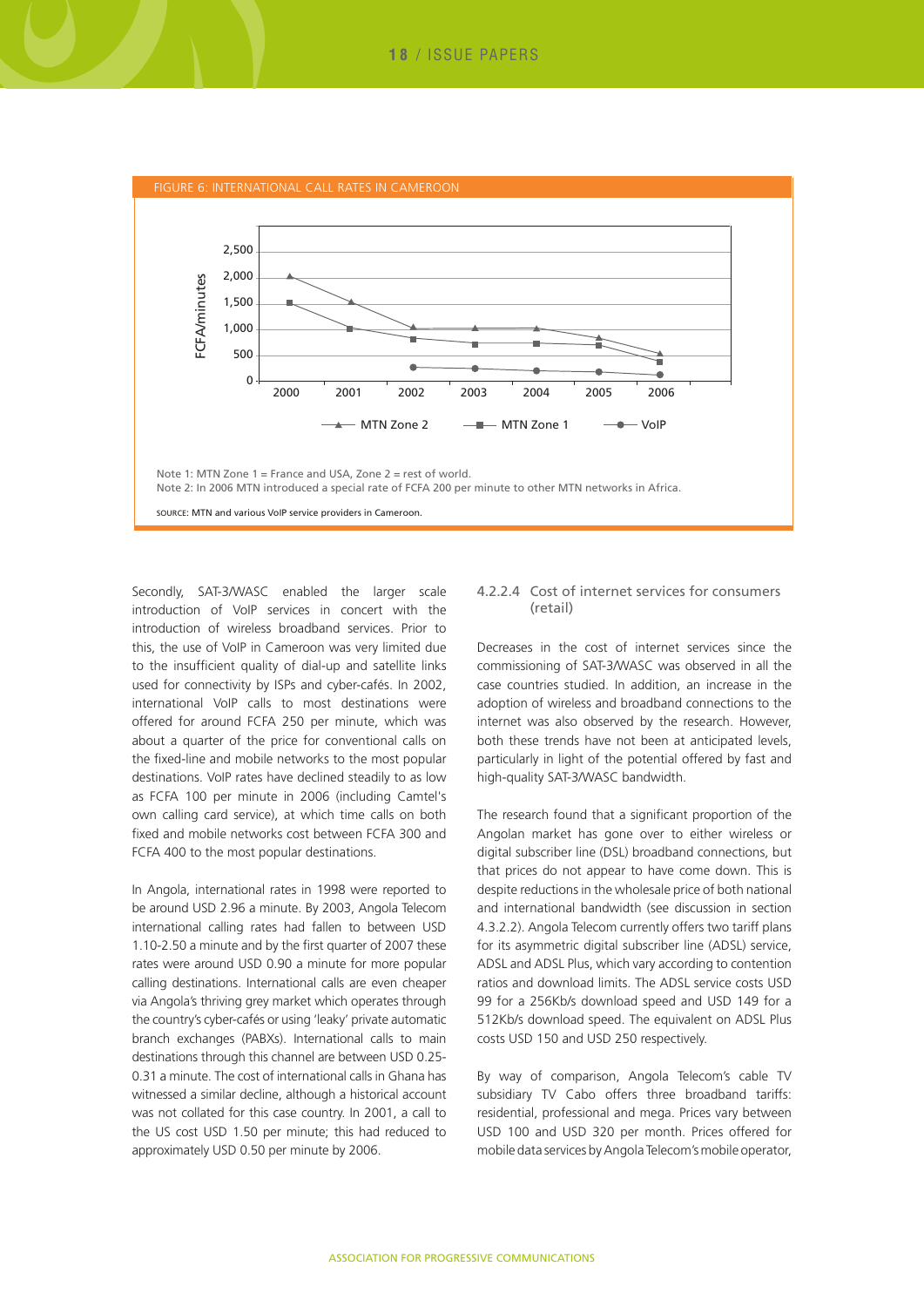Movicel, vary depending on whether the subscriber is a pre- or post-paid customer. Three download speeds are offered: 150Kb/s (costing USD 112/month), 300Kb/s (USD 173/month) and 1Mb/s (USD 254/month). The latter is currently only available in the capital Luanda.

Price decreases were also recorded for dial-up, wireless and ADSL products in Cameroon. Camnet launched ADSL at the end of 2005 with speeds ranging from 128/64Kb/s to 1024/512Kb/s-the low-end 128/64Kb/s package is the most commonly used one. The high-speed packages were found to be virtually exclusively used by the corporate sector. Camtel's ADSL product attracts a one-time installation fee, which is typically around FCFA 100,000 (USD 187) and the modem is rented (i.e. it remains the property of the service provider). The 128/64Kb/s package–the most popular one-costs FCFA 49,000 (USD 92) per month. Tariffs for dial-up packages have also reduced over time. These have decreased twice: once in 2002 the year SAT-3/WASC was commissioned, and again in 2006 after SAT-3/WASC bandwidth had become available on the wholesale market. However, the relevance of dial-up as an Internet access method is now decreasing quickly as wireless options and ADSL are increasingly becoming available. Many residential households have also terminated their dial-up subscriptions when internet access became available at the workplace.

In Ghana internet dial-up costs in 2006 ranged from USD 25 to USD 35 per month. The average installation cost for broadband was USD 120, with monthly subscription fees of approximately USD 65 per month. Broadband prices however vary across operators and are difficult to compare. Ghana Telecom's Broadband4U charges are the lowest in the country. Monthly charges for Broadband4U products vary from USD 66 for a residential customer with download/upload speeds of 256/64Kb/s to USD 290 for business customers with speeds of 1024/256Kb/s. All Broadband4U products attract an additional (one-time) installation fee of USD 99.

In Senegal, Sonatel has offered a number of tariff reductions over the years, especially with its ADSL service offering. The cost of its ADSL 256 product was reduced by 15% in February 2003 to USD 87. Further price reductions were experienced in May 2003, with the introduction of ADSL 512Kb/s and a tariff reduction of 48.7% on ADSL 256Kb/s. April 2004 saw another drop of 39% and a further 50% on the cost of a range

of ADSL products 256-1024Kb/s. There were other promotions in October 2004 and more recently in May 2005 during which the following reductions occurred:

- Drop by 54% on ADSL 256Kb/s and 512Kb/s and tariff reduction of 49% on ADSL 1024Kb/s
- Monthly subscription for 256Kb/s and 512Kb/s lines fell by 22% and 60% respectively
- Drop by 74% on the monthly subscription for ADSL 1024Kb/s
- Introduction of ADSL 2048Kb/s: customers subscribing to 1024Kb/s can benefit from 2048Kb/s while paying less than 44.70% of their invoice
- Price tariff of 512Kb/s made equivalent to cost of 256Kb/s.

In May 2006, price discounts of 30% by Sonatel and 20% by Sentel internet (Senegal's second mobile operator) were made for 1024Kb/s and 2048Kb/s. This particular price reduction is credited with raising the subscription rate of ADSL subscribers in the country to 20,000 from 18,000 (the subscription figure in December 2005).

The ability to connect to SAT-3/WASC via Senegal's Sonatel has also had an impact on internet access costs in neighbouring Mali. Ikatel, Mali's second mobile operator (and a subsidiary of Sonatel) launched its ADSL services in September 2006. ADSL 128Kb/s costs USD 43 per month–this in comparison to Sonatel's USD 38 per month ADSL 518Kb/s (twice as much capacity) that can be obtained in Senegal.

Although a wider range of broadband speeds are available in Senegal and costs and prices of bandwidth and internet access are comparatively lower than other case study countries (and sub-Sahara Africa countries in general), the performance of Sonatel in utilising its SAT-3/WASC capacity is still criticised in Senegal. Respondents to our research noted that after four to five years of Sonatel's ADSL services in Senegal, the price of connectivity could and should be more affordable and the number of subscribers higher. Sonatel's pricing of its ADSL products was compared to France Telecom's offering in France (respondents viewed this as a comparison of tariffs of "the same company") which indicated that the cost of Sonatel's 1Mb/s product is 240% more than what France Telecom charges in France (and this price excludes the cost of initial installation of USD 193).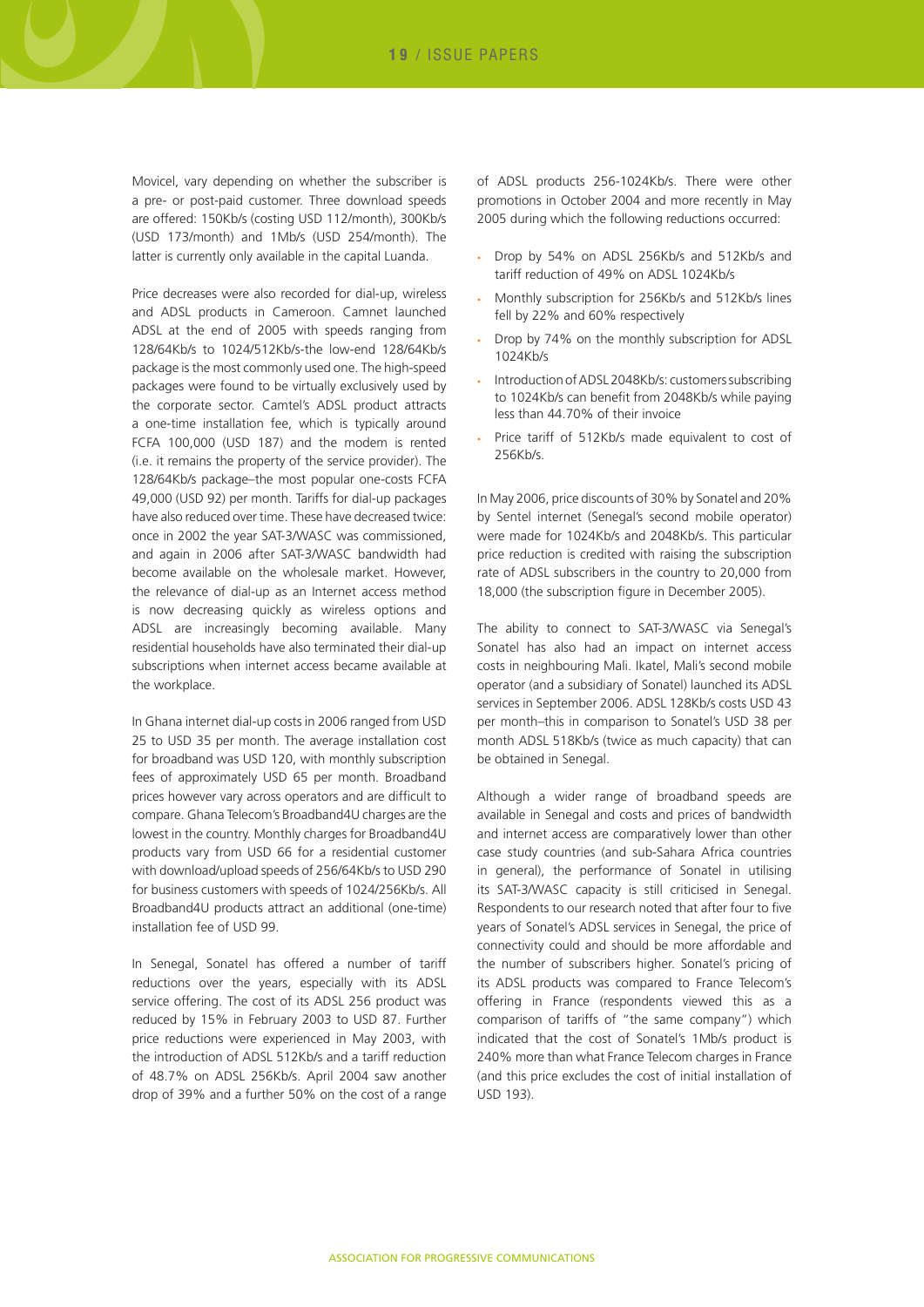#### 4.3 Discussion of Findings

The section above (section 4.2) has outlined some of the key findings relating to the ownership structure of the telecom markets of the countries studied by this research and has provided examples of the performance of these markets since the commissioning of SAT-3/WASC. Particular emphasis was on the markets for international and internet services. The findings show that while cost and prices have in general decreased, these reductions have not been commensurate with the potential offered by SAT-3/WASC. This potential is the focus of the next section, which discusses how increasing access to SAT-3/ WASC bandwidth and reductions in cost of access and prices to consumers can improve international connectivity in the case countries. This section also identifies barriers to improving connectivity.

#### 4.3.1 Increase in bandwidth capacity and reduction in cost of access

Unsurprisingly, the amount of bandwidth capacity available in each of the case countries was found to have increased over time and each signatory was found to have upgraded its capacity on the cable. These increases in capacity have been accompanied by decreases in the cost of access. For example, in 2003 the advertised monthly cost in Cameroon (by Camtel) for an E1 link was USD 12,500; by 2006 some organisations had been able to negotiate this cost to USD 4,400 per month. It is anticipated that reductions in the cost of access to SAT-3/WASC capacity will lead to decreases in the price of broadband products to consumers. This is analysed in section 4.4.4 below.

Table 6 below presents international bandwidth statistics from the ITU 2007 database on telecom and ICT indicators. Only SAT-3/WASC/SAFE signatory countries with complete data sets for the years indicated are presented in the table (these are the three years prior to the commissioning of the cable and four years after it became operational). The table also presents the compounded average growth rate (CAGR) in international bandwidth for the periods pre- and post- the commissioning of the cable.

| TABLE 6: INTERNATIONAL INTERNET BANDWIDTH (MB/S)                 |      |      |      |      |       |       |       |        |                                      |                      |
|------------------------------------------------------------------|------|------|------|------|-------|-------|-------|--------|--------------------------------------|----------------------|
| INTERNATIONAL INTERNET BANDWIDTH (MBPS)                          |      |      |      |      |       |       |       |        |                                      |                      |
|                                                                  | 1999 | 2000 | 2001 | 2002 | 2003  | 2004  | 2005  | 2006   | CAGR-<br>PRE                         | CAGR-<br><b>POST</b> |
|                                                                  |      |      |      |      |       |       |       |        | <b>CASE STUDY COUNTRIES</b>          |                      |
| Angola                                                           | 1,1  | 1,1  | 2,0  | 7,0  | 7,0   | 7,0   | 68,0  | 191,0  | 59,19%                               | 93,73%               |
| Senegal                                                          | 4,1  | 36,0 | 48,0 | 79,0 | 310,0 | 465.0 | 775,0 | 1240.0 | 110.03%                              | 73.44%               |
|                                                                  |      |      |      |      |       |       |       |        | SAT3/WASC/SAFE SIGNATORIES           |                      |
| Benin                                                            | 0,1  | 2,0  | 2,0  | 2,1  | 47,0  | 47,0  | 45,0  | 47,0   | 100,48%                              | 86,20%               |
| Cape<br>Verde                                                    | 0,5  | 1,0  | 2,0  | 3,0  | 8,0   | 10,0  | 14,0  | 24,0   | 55,74%                               | 51,57%               |
| Gabon                                                            | 0,5  | 0,5  | 0, 5 | 8,0  | 45,0  | 155,0 | 200,0 | 200.0  | 99.01%                               | 90,37%               |
| Mauritius                                                        | 6,1  | 6,0  | 10,0 | 34,0 | 63,0  | 71,0  | 153,0 | 192,0  | 53,46%                               | 41,37%               |
|                                                                  |      |      |      |      |       |       |       |        | > 100MB SUB-SAHARAN AFRICA COUNTRIES |                      |
| Kenya                                                            | 2,5  | 10,5 | 26,0 | 26,0 | 26,0  | 34,0  | 113,4 | 758,6  | 79,58%                               | 96,34%               |
| <b>Burkina</b><br>Faso                                           | 1,0  | 1,0  | 2,0  | 8,0  | 12,0  | 64,0  | 72,0  | 215,0  | 68,18%                               | 93,14%               |
| Uganda                                                           | 0,8  | 1,7  | 5,1  | 7,7  | 10,0  | 60,5  | 60,5  | 133,0  | 77,83%                               | 76,80%               |
| Mali                                                             | 3,0  | 3,0  | 3,0  | 6,0  | 6,0   | 18,0  | 26,0  | 310,0  | 18,92%                               | 120,11%              |
| Zambia                                                           | 0,3  | 2,1  | 2,1  | 5,1  | 12,0  | 22,0  | 22,0  | 128.0  | 110,66%                              | 90,37%               |
| Togo                                                             | 1,0  | 1,0  | 6,0  | 12,0 | 14,3  | 14,3  | 14,3  | 100,1  | 86,12%                               | 52,84%               |
| SOURCE: ITU World Telecommunication/ICT Indicators 2007 Database |      |      |      |      |       |       |       |        |                                      |                      |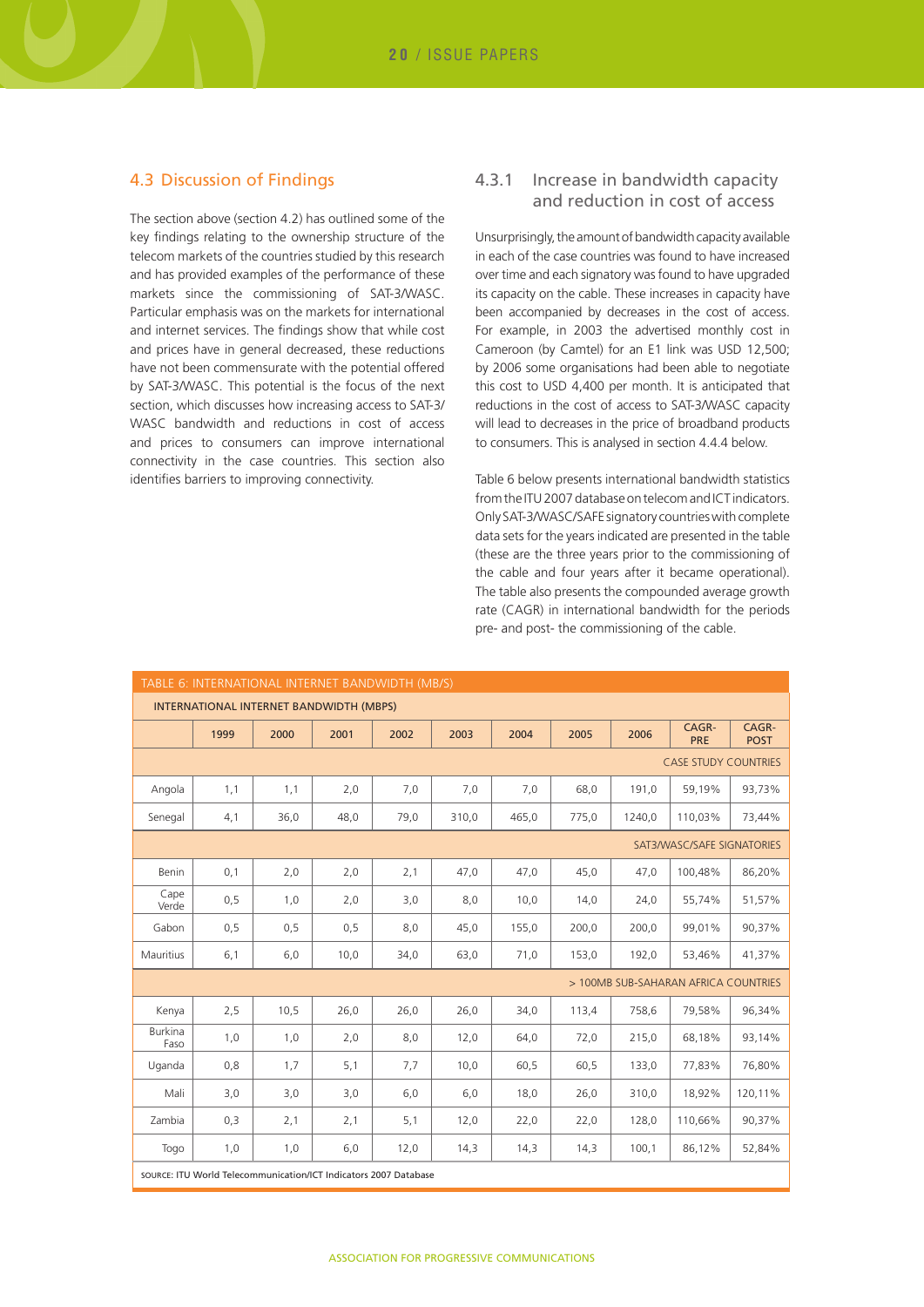Two comments can be made based on the data presented in the table above. First, the rate at which SAT-3/WASC countries have been able to utilise the capacity they have access to differs. ITU quotes Senegal's capacity as 1240Mb/s in 2006, significantly more than any other SAT-3/WASC signatory for which data was available. This may be due to a variety of factors, including the state of the national terrestrial backhaul infrastructure (as exemplified by Angola), inefficient marketing of bandwidth (as shown by Cameroon), affordability and demand. It should also be noted (from CAGR figures) that Senegal has been consistently increasing its bandwidth in the periods prior to and post SAT-3/WASC. Other signatory countries record significant sudden increases in bandwidth as a result of connectivity to the cable.

Second, there are countries that are not signatories to SAT-3/WASC that have, nonetheless, been able to significantly improve the international bandwidth available to their population. In the case of countries like Kenya and Uganda, this has been to levels much higher than what pertains in signatory countries. However the role SAT-3/WASC can play on the continent is highlighted by Burkina Faso, Mali and Togo. These three countries have been able to significantly increase their international bandwidth capacity. Mali is connected to SAT-3/WASC via Senegal, while Togo is connected via Benin. A fibre-optic cable network linking Niger, Burkina Faso and Benin is also planned, which would provide Niger with access to SAT-3/WASC.

#### 4.3.2 Exertion of barriers in supplying access to cable capacity

While the research found evidence of reductions in cost of access, there was little evidence to show that the process of gaining access to SAT-3/WASC capacity through consortium members was becoming easier. Suspicions are raised in the case of Cameroon where Camtel – the consortium member-is by far the biggest user of SAT-3/WASC capacity in the country, using 50% of the allocated capacity (which corresponds to more than 80% of all used capacity in Cameroon).

Various reasons can be suggested to explain this situationwhere the incumbent appears to be the main beneficiary of SAT-3/WASC at the exclusion of other players in the market. Firstly, the smallest unit of bandwidth sold by SAT-3/WASC is a full E1, and the prices at which this is offered is unaffordable for a wide variety of service providers. Second, the poor state of national terrestrial backbones limits the areas where access to the cable is available. At the time SAT-3/WASC was commissioned in 2002, Camtel's national backhaul infrastructure was insufficient to effectively distribute fibre bandwidth beyond Douala, where the landing station is located.

A similar situation pertains in Angola. At the commencement of SAT-3/WASC's operation, there was no fibre within the capital Luanda where a large part of international bandwidth demand is to be found. At the time of this research, nearly five years after the opening of the SAT-3/WASC landing station, the only piece of operational fibre in the Angolan national backbone plan is a route from the southernmost city in the country, Namibe, to Lubango and onwards towards the Namibian border. Communications between most locations in Angola occur via microwave links, and mostly via satellite–and these are additional costs to the price paid for bandwidth. When providing price information for services in Angola, it is therefore often necessary to make the distinction between prices obtainable in the capital and locations outside the capital.

The Angola case study offers the example of communications costs for the Lobito office of a government environmental organisation-Instituto de Investigação Marinha– in 2005:

The system was installed by SISTEC, and is linked to a telephone installed by Angola Telecom. The installation cost of the email and internet system was USD 6,400, and the monthly subscription is approximately USD 350 and USD 1,000, depending on the number of telephone calls and time spent online. (Angola Case Study Report)

In addition, for those of its offices where there is not a microwave or fibre link, the organisation was quoted between USD 487,50 and USD 1387,50 a month on the basis of a 12-month contract for a VSAT service to connect it to Luanda.

A third reason offered for the imbalance in access to the SAT-3/WASC cable is that consortium members have been accused of using delay tactics in connecting service providers they consider to be competitors. For example, in Cameroon, ISPs were initially seen more as competitors than wholesale customers or partners. Even when they were able to get connected to the cable, some found that they were not given the capacity they requested and had to embark on further negotiations with Camtel to have their application for access completed as agreed.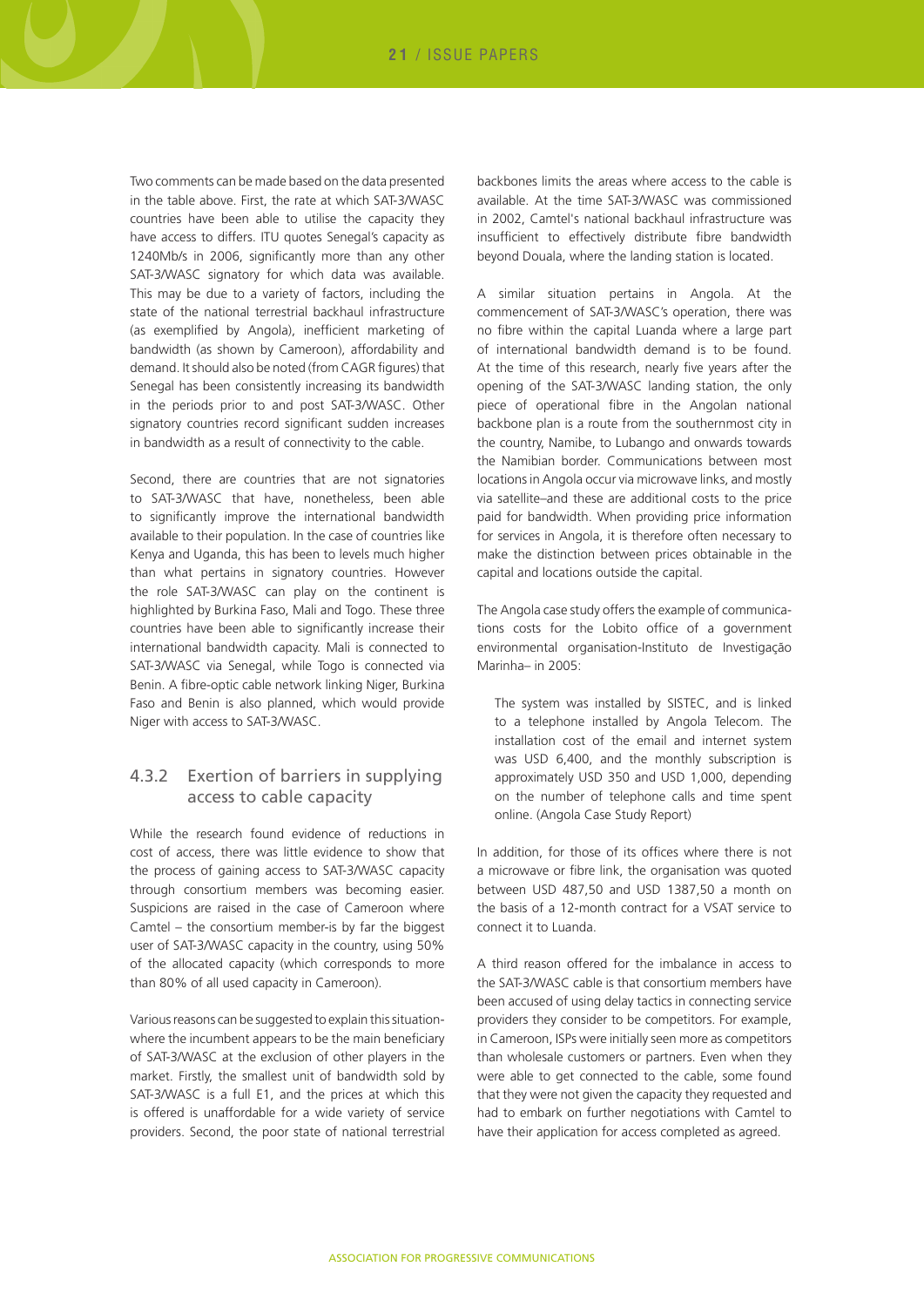#### 4.3.3 Increase in the quality and range of products

The research also found an improvement in the quality and range of products offered in the market. Where fibre was available, it was often adopted by service providers and at times at the expense of competing sources of bandwidth (i.e. satellite). However some countries have had more success in the adoption of broadband products than others. For instance the availability of the products is mostly limited by the geographic spread of the national terrestrial network, and is therefore often restricted to key urban areas.

#### 4.3.4 Decrease in the prices of products

Data from Senegal illustrates the recurring relationship observed by the research between increases in available bandwidth capacity and the price of products. Figure 4 presents an example of this relationship using a specific broadband product (ADSL 256) offered by Sonatel. It shows that increases in capacity were accompanied by decreases in the price of the product-to the extent that the product has been 'discontinued' and replaced by a higher speed/quality offering, ADSL 512Kb/s.

The decrease in prices is welcomed by consumers and is generating (in some circumstances) fierce competition at this level of the market. For example, despite its monopoly position in Cameroon, Camtel (through its ownership of SAT-3/WASC) has helped to drive down the retail price of internet services. Wireless internet services only became available in Cameroon in 2002, the year

SAT-3/WASC arrived in the country. Using the example of 64Kb/s product,<sup>32</sup> the research found that the retail price for 64Kb/s shared wireless bandwidth has always remained below the comparable VSAT wholesale price.

Shared bandwidth wireless internet access was introduced (in 2002) at a retail price (FCFA 400,000 per month) that was far below the wholesale price for comparable VSAT bandwidth (FCFA 800,000 per month). This triggered a steep price decline for the VSAT product, which in turn caused the price for the shared wireless product to decline much faster in percentage terms than the price for dedicated wireless bandwidth. The price for shared VSAT wholesale bandwidth appears to have reached its lowest at about FCFA 200,000 per month, where it has stayed since 2004, while the comparable wireless retail product continued its price decline to reach FCFA 45,000 per month in 2006– a mere 20% of the VSAT price. The current retail price for 64Kb/s dedicated wireless bandwidth is only 30% above that of the shared bandwidth VSAT product (around FCFA 275,000 per month). The wireless bandwidth, however, offers up to ten times the bandwidth of the VSAT product and is superior in terms of quality and reliability.

However this is only good news for consumers to an extent, as these decreases in price may be masking noncompetitive behaviour by the consortium member in the country. Such concerns are raised in light of the fact that

<sup>32</sup> Most customers are still subscribing to lower-cost services with more dial-up-like speeds of 64Kb/s or 128Kb/s since current pricing of real broadband packages is out of reach for the majority of customers.

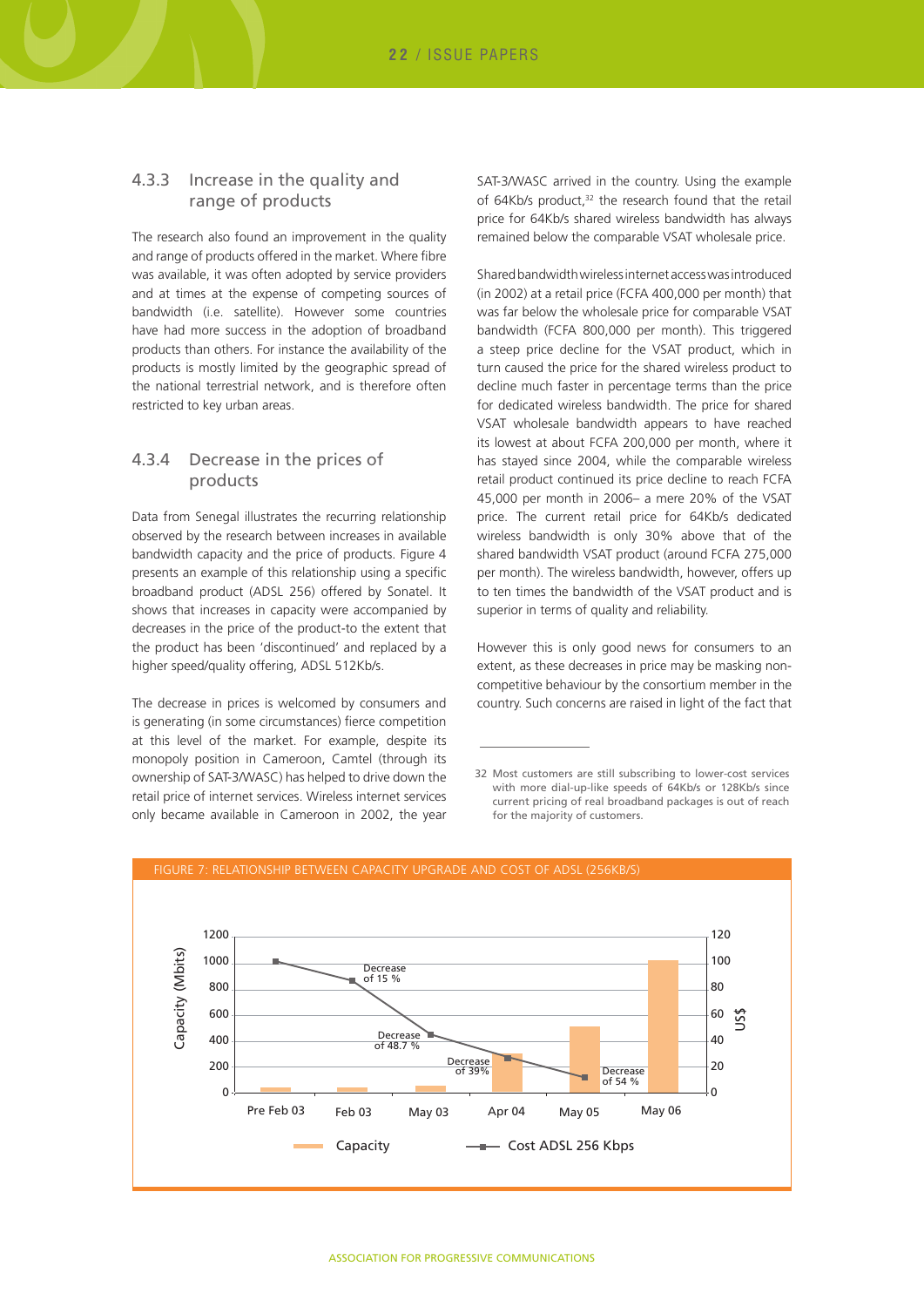the cheapest provider of "last-mile" end-consumer level products and services is often the consortium member (or its subsidiary). On occasion–as is the case in Ghana-what the consortium member charges is considerably cheaper than prices of the next alternative service provider (as illustrated in Figure 8).

In conclusion, two forms of competition can be seen emerging in the case study countries as a result of SAT-3/ WASC. In the "access market" the research found some level of competition from VSAT operators. However where available, resellers of bandwidth would migrate to using fibre bandwidth rather than satellite. The research also found evidence of competition in the "products market," specifically in the form of VoIP and a buoyant "grey market" in international services reported in all countries studied.

| FIGURE 8: DIFFERENCE IN PRICING OF BROADBAND<br>PRODUCT IN THE GHANAIAN MARKET             |                                |                                 |                          |  |  |  |  |  |
|--------------------------------------------------------------------------------------------|--------------------------------|---------------------------------|--------------------------|--|--|--|--|--|
| <b>BROADBAND PRICES (PER MONTH)</b><br>- Download/Upload speeds (kbps)<br>Unit: US dollars |                                |                                 |                          |  |  |  |  |  |
| 512/128<br><b>KBPS</b>                                                                     | <b>GHANA</b><br><b>TELECOM</b> | <b>INTERNET</b><br><b>GHANA</b> | <b>AFRICA</b><br>ONLINE* |  |  |  |  |  |
| Installation                                                                               | 99                             | 240                             | 600                      |  |  |  |  |  |
| Subscription<br>225<br>> 395<br>192                                                        |                                |                                 |                          |  |  |  |  |  |

Price for dedicated packages with speeds from 32 kbps also an additional cost of USD 1, 100 for customer premise equipment.

## 5. Implications and recommendations

This research set out to study the effect ownership of SAT-3/WASC has had on the communications market of four member countries, Angola, Cameroon, Ghana, and Senegal. The study was limited in scope to the areas that Open Access seeks to address-namely access and cost; with particular focus on the impact of SAT-3/WASC on the competitiveness of the markets for international and internet services in each country. The research found evidence of increased competition in these markets and largely positive effects of the cable in terms of bandwidth capacity. The research also found that the countries were not making the most of the potential of having access to high-speed, high-capacity bandwidth infrastructure.

A key impediment to realising this potential is the "reinforced monopolies" that are enjoyed by the SAT-3/ WASC signatories. This is illustrated in the diagram below (figure 9), which represents the varying levels of monopolistic barriers that exist in most SAT-3/WASC countries in sub-Saharan Africa and which by their very nature inhibit access. The diagram portrays monopoly of the SAT-3/WASC landing station and international gateway licences and the ownership of the national

backhaul network as concentric circles around the SAT-3/ WASC cable. Those wishing to "access" the bandwidth provided by the cable directly must navigate through these barriers.

These circles are represented using solid and broken lines. Solid lines represent pure monopolies. For example at the time of this research SAT-3/WASC was for the majority of countries the only submarine fibre-optic cable providing connectivity in sub-Saharan Africa. In such countries it is therefore a monopoly international fibre infrastructure. It is also the case that in the majority (if not all) of the signatory countries, access to the SAT-3/WASC landing station is restricted to only the signatory operator. The research did not find any evidence of co-location at the landing station in the countries studied. This constitutes another monopoly situation.

Even though the ITU World Telecommunication Regulatory Database indicates that the market for international gateways in many sub-Saharan countries is open to full competition this is rarely the case. This research and similar studies on international connectivity on the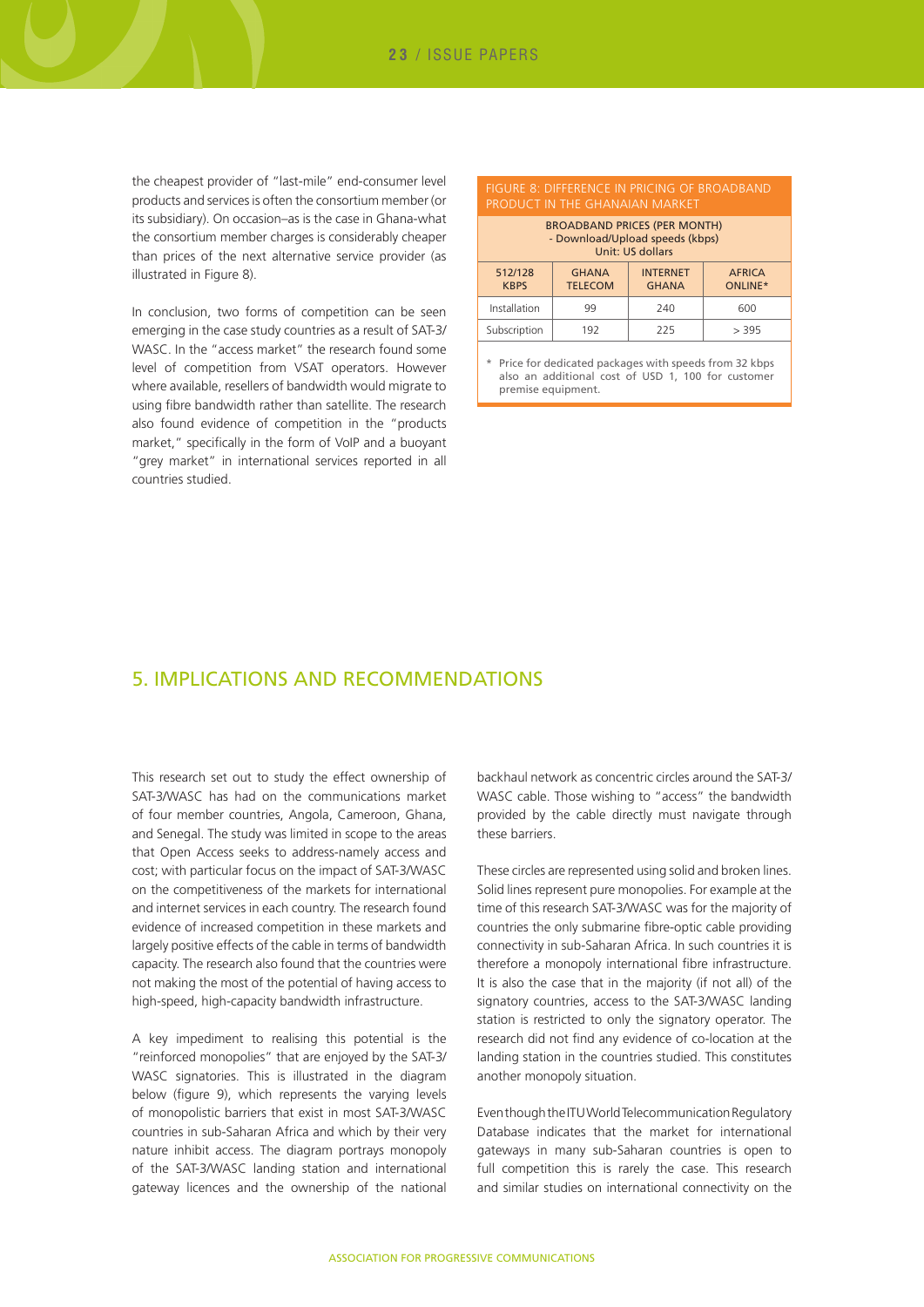

continent show that incumbent operators are often the *legal* sole providers of international connectivity in their countries– as exemplified by Senegal and Angola. But because "grey markets" of international connectivity exist in these countries, the "international gateway" circle is represented by a broken line.

This is also the case for the "nation-wide backhaul" network. On the one hand, the lack of an extensive national backhaul severely limits the utilisation of the international cable and the ability of the various regions of the country as well as neighbouring countries to access its capacity equitably–Angola and Senegal provide two very different examples respectively. Angola is still in the process of rebuilding its terrestrial network after years of civil war, while Senegal is supplying bandwidth to its neighbours. On the other hand, sole ownership of the terrestrial network by the incumbent operator can lead to uncompetitive practices. A comprehensive terrestrial network is an expensive infrastructure to replicate. In the absence of strong regulation it can constitute a de-facto monopoly within an apparently liberalised market.

The multiplicity of roles that the SAT-3/WASC signatory plays when it has sole ownership of the landing station dominates the international gateway market (or is the legal sole provider of international connectivity in the country) and also owns the national terrestrial backhaul network, unsurprisingly results in severe conflicts of interests. Examples of such conflicts were uncovered by

this research with respect to competition. Its findings show that competition is limited in the "access market." With monopoly over the undersea cable, landing station and international gateway, the SAT-3/WASC signatory dictates the bandwidth capacity of a country, the cost of bandwidth to other operators and can also influence (by granting, denying or delaying access) the activities of operators in the market who are also often its competitors. The SAT-3/WASC signatory was also found to influence competition in the "products market." This is because the signatory has a significant impact on the price of products in market as the market leader in international and internet services.

Any intervention by governments or relevant regulatory authorities in opening up access to SAT-3/WASC must be directed at the "concentric circles" in the diagram representing the signatory's influence in the telecom markets of each of the countries. Such multi-dimensional measures must take all spheres of influence into consideration to be effective. For example, providing access to SAT-3/WASC landing stations without also addressing international gateway provision and the state of equitable access to the terrestrial national backhaul network is unlikely to have a significant impact on the way in which SAT-3/WASC is utilised for the country's benefit.

With respect to the monopoly position of SAT-3/WASC in the sub-Saharan region, this report recommends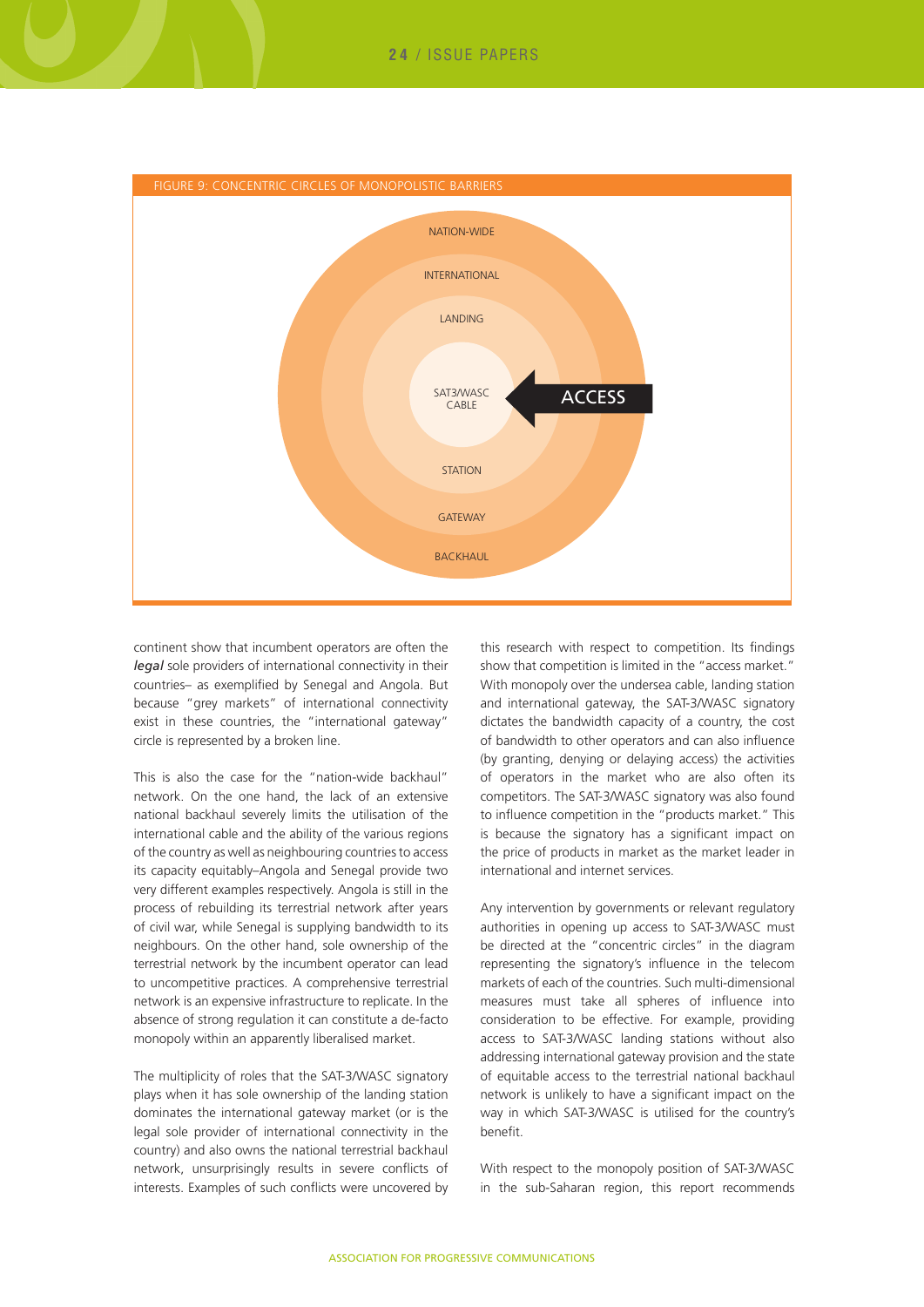measures that will ultimately result in the deployment of competing submarine infrastructure. At least three new fibre optic submarine cables along the west coast of Africa are at different stages of completion and proposal.33 It is anticipated that competition in the form of another cable would promote a more market-oriented approach to SAT-3/WASC.

With respect to SAT-3/WASC landing stations, this report echoes the call made by studies to promote competition by allowing other authorised operators (i.e. those that are able to carry international traffic into and out of the country) access to these facilities and co-locating their equipment at such sites. As discussed in section 3.1, the copy of the 1999 SAT-3/WASC/SAFE Shareholders Agreement that has been analysed by interest groups, states that capacity on the cable can only be sold via the consortium member in each country with a landing station. Whether this is the case could not be ascertained by this research. However, opening up access to the landing stations would increase the ease with which other consortium members could sell their capacity directly to interested operators in member countries. Such a move is likely to facilitate business negotiations (and perhaps competition) between members and also between interested non-member operators and the consortium.

Although most SAT-3/WASC member countries legally permit competition in the international gateway market liberalisation of this market segment has to be made a reality. In documenting the existence and in some cases buoyancy of "grey markets" in the provision of international and internet services this research has highlighted the importance of VoIP in the countries studied. This is an area where legality needs to be

addressed by the regulatory authorities and governments so as to better capitalise on the potential it presents in increasing access to the population.

This research also highlighted an increase in the deployment and adoption of wireless products and services. In combination with an extensive deployment of national terrestrial backhaul networks from the landing points of SAT-3/WASC, wireless technologies–provided by a myriad of operators-are likely to play a key role in "last mile" connectivity. Supporting wireless operators is key to realising the potential of SAT-3/WASC.

In general, appropriate measures should be taken to create an environment in which new technologies can be adopted and where service providers are able to obtain a fair price for bandwidth in order to satisfy the demands of their customers. This report therefore calls for studies on the appropriate costing of SAT-3/WASC bandwidth in each member country and based on this the implementation of appropriate mechanisms to regulate prices.

Lastly, with respect to nationwide terrestrial (fibre) backbone infrastructure, the research found that these were generally underdeveloped. Urban areas were significantly better connected than rural areas. Weak terrestrial infrastructure was seen to have implications for the cost of access to backbone networks, particularly when multiple networks are required to achieve nationwide coverage. In response, this report calls for the prioritisation of terrestrial infrastructural development with national and rural access receiving as much attention as regional connectivity (as the shown by the case of Burkina Faso, Mali, and Togo– see Section 4.4.1).

<sup>33</sup> These include the submarine cable being laid by Nigeria's second national operator Globacom (Glo-1); South Africa's proposed Infraco cable; Maroc Telecom's West Africa cable etc.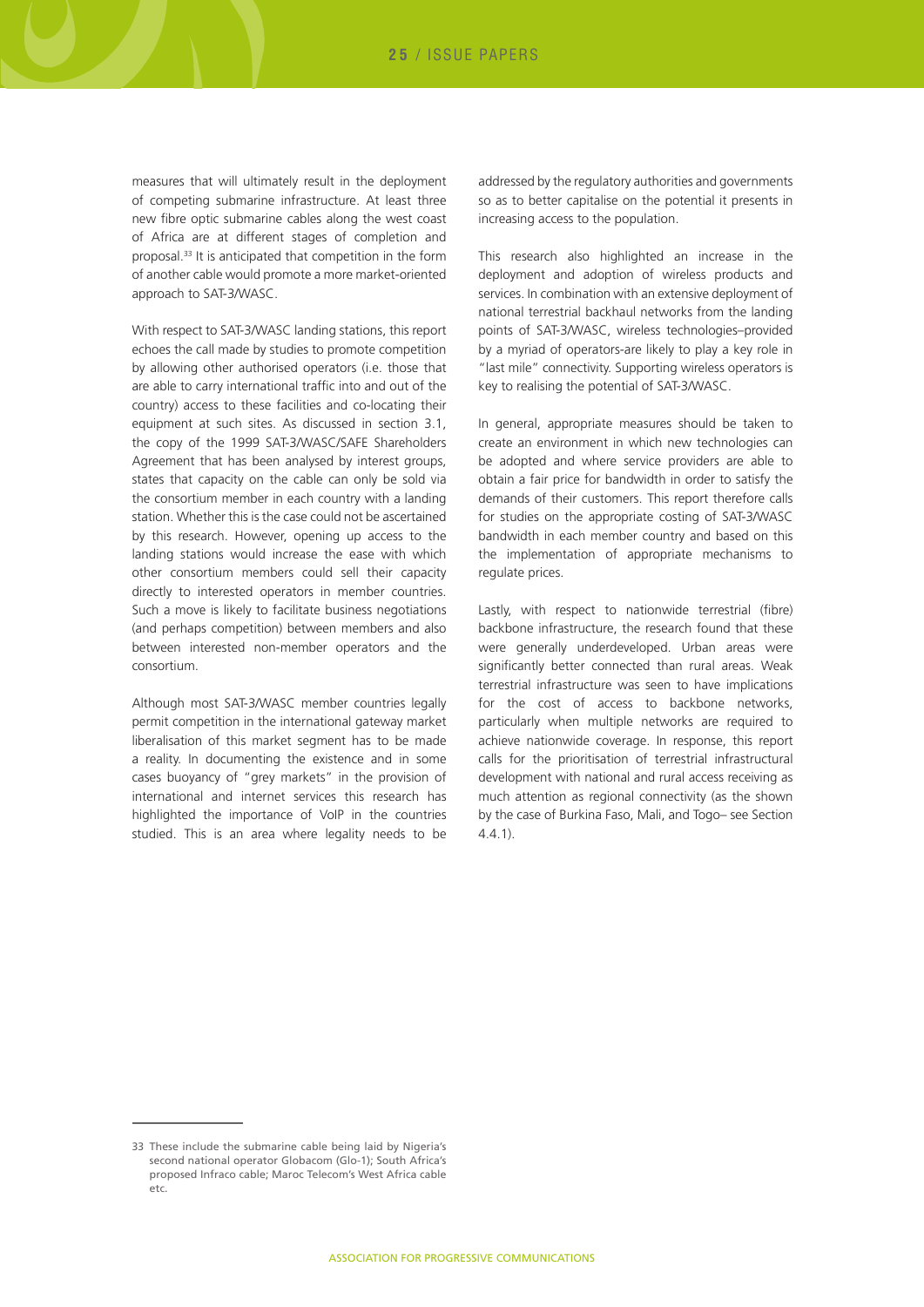#### 6. References

- "Computing and Online Knowledge" *Higher Education in Sub-Saharan Africa* [website] Accessed 04 Dec. 2007, http://www.arp.harvard.edu/ AfricaHigherEducation/index.html.
- Axiom (2005). EASSy Detailed Feasibility Study: Final Report.
- Dhliwayo, J. (2005). Developing a Fibre Optic Backbone for Africa. *Open Access for Africa: Challenges, Recommendations and Examples* S. Danofsky. New York, United Nations ICT Task Force Working Group on the Enabling Environment.
- van Dijk, M. (2005). *The Deepening Divide: Inequality in the Information Society.* California, Sage Publications, Inc.
- Fong, R. K. T. (2004). "Global submarine cable systemssustainable growth or stagnation." *International Engineering Management Conference 2004. Proceedings. 2004 IEEE International* **2**: 803- 806.
- Goldstein, H. (2004). "Surf Africa [telecommunications and internet infrastructure]." *Spectrum, IEEE* **41**(2): 48-54.
- Hamilton, P. and Telegeography (2004). Identifying key regulatory and policy issues to ensure open access to regional backbone infrastructure initiatives in Africa, Report submitted to Global ICT Policy Division (CITPO), World Bank.
- Haqqani, A. B. (2005). *The role of information and communication technologies in global development: analyses and policy recommendations.* US: New York, United **Nations**
- Jensen, M. (2006). "Open Access: lowering the costs of international bandwidth in Africa." *APC "Issue Papers" Series 2006.*
- Krugman, P. (1994). "Competitiveness: a dangerous obsession." *Foreign Affairs* **73**(2): 28-44.
- Lynch, G. (2005). The new bandwidth barons: buying binge shifts global fiber assets from American to foreign ownership. *America's Network.*
- Malecki, E. J. (2004). "Fibre tracks: explaining investment in fibre optic backbones." *Entrepreneurship & Regional Development* **16**(1): 21-39.
- Meyer, J. (2001). SAT-3/WASC/SAFE-Public/Private Global Partnership, Telkom South Africa.
- Porter, M. E. and V. E. Millar (1985). "How information gives you competitive advantage." *Harvard Business Review* **63**(4): 149-160.
- Sen, A. (1999). *Development as Freedom.* Oxford, Oxford University Press.
- Shorb, P. and J. Tourgee (2002). Responses to the two follow-up questions directed to Paul Shorb by Admiral Watkins' letter of August 28, 2002. United States Commission on Ocean Policy**:** 1-5.
- Spintrack, A. (2005). Open Access Models: Options for Improving the Backbone Access in Developing Countries (with a Focus on Sub-Saharan Africa), World Bank, Information for Development Program (infoDev).
- Telegeography (2001). International Bandwidth 2001. Washington DC, Telegeography, Inc.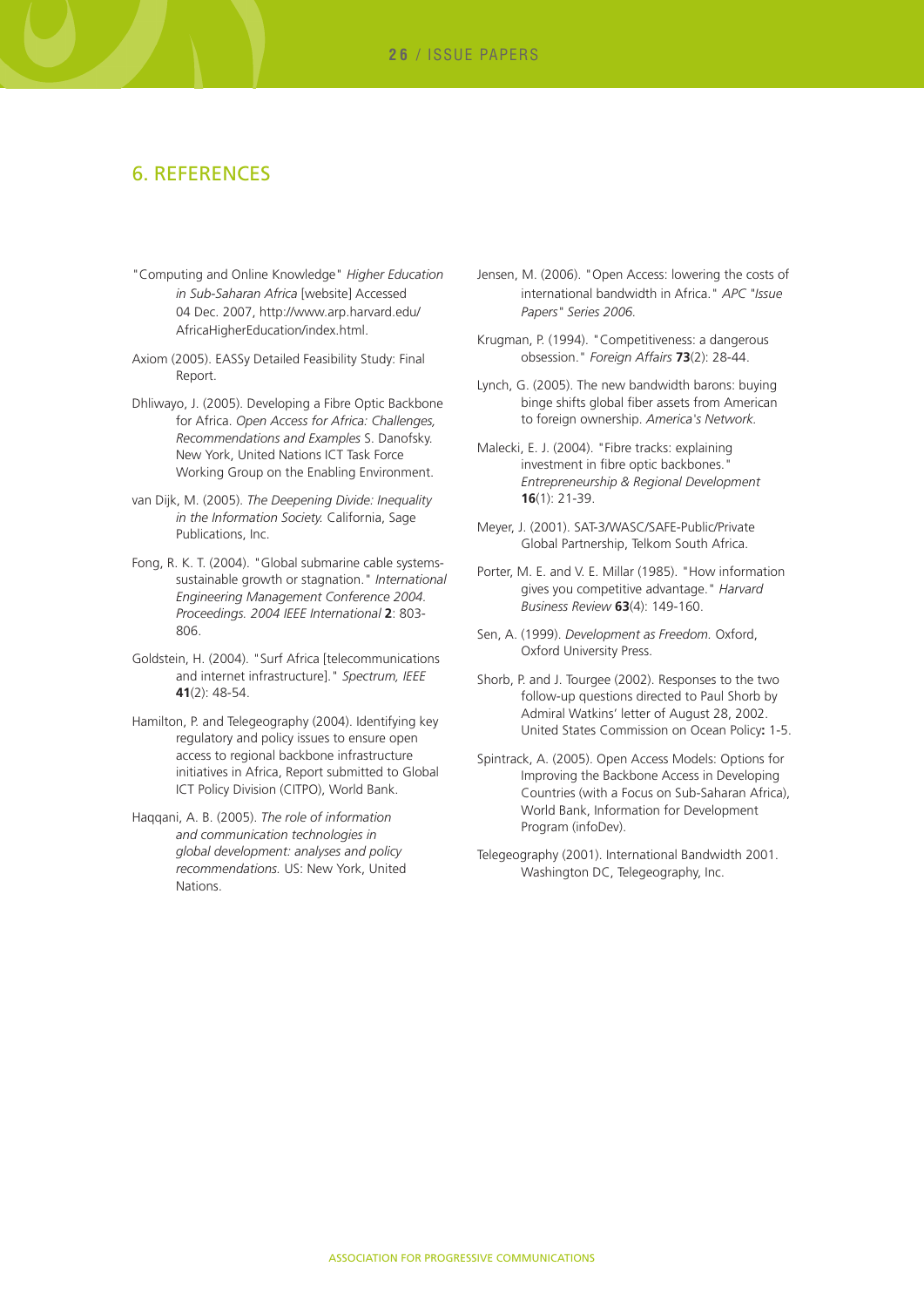## TABLE OF CONTENTS

 $\ddot{\phantom{0}}$ 

. . . . . . . . . . . . . . . . . . . .

ŧ.

| 1              | INTRODUCTION: INFORMATION, COMPETITIVENESS AND CONNECTEDNESS  1                                      |
|----------------|------------------------------------------------------------------------------------------------------|
| $\overline{2}$ | GLOBAL SUBMARINE CABLE SYSTEMS: OWNERSHIP STRUCTURES 4                                               |
| 3              | 3.1<br>32                                                                                            |
| 4              |                                                                                                      |
|                | 4.1                                                                                                  |
|                | 4.2                                                                                                  |
|                |                                                                                                      |
|                |                                                                                                      |
|                | 4221                                                                                                 |
|                |                                                                                                      |
|                | 4223                                                                                                 |
|                |                                                                                                      |
|                | 43                                                                                                   |
|                |                                                                                                      |
|                |                                                                                                      |
|                |                                                                                                      |
|                |                                                                                                      |
| 5              | IMPLICATIONS AND RECOMMENDATIONS (1) THE CONTRACT CONTRACT CONTRACT CONTRACT CONTRACT CONTRACT CONTR |
| 6              |                                                                                                      |
|                |                                                                                                      |